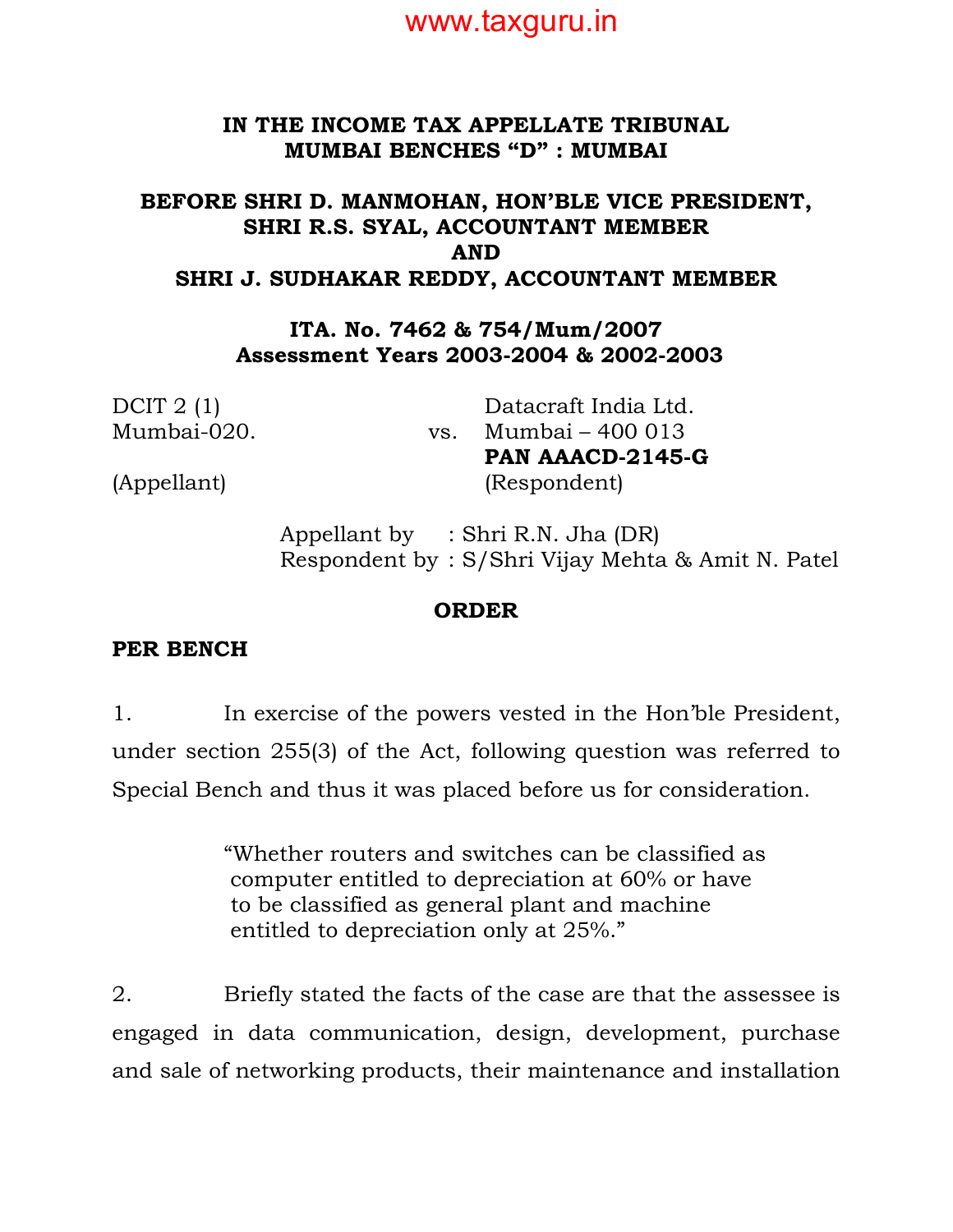2

#### ITA. Nos. 7462 & 754/Mum/2007 Datacraft India Ltd.

etc. In the previous year relevant to the assessment year 2002- 2003, the assessee claimed depreciation amounting to Rs.3,27,67,150 at the rate of 60% under the head "Computers". On the perusal of the statement annexed to the return of income, the Assessing Officer found that the it had included Routers and Switches etc. in the block of computers. The assessee was called upon to explain the use of Routers and Switches. A detailed note vide letter dated 21-2-2005 was submitted by the assessee about the functioning of Routers and Switches wherein it was explained that message from one computer is received by another computer through Routers because these are the crucial devices that let messages flow between networks, rather than within networks. Router has two separate but related jobs, viz., (i) it ensures that information does not go where it is not needed; and (ii) it makes sure that information does make it to the intended destination. Switches and Routers take signals from computers or networks to pass on to other computers and networks. It was further stated that the Routers are specialized equipments used for connecting and networking of the branch offices whereas the Switches have the same use in internal networking of an office.

3. The Assessing Officer did not accept the assessee's viewpoint of including the Routers and switches in the block of Computers on which depreciation is allowable at the rate of 60% as per Appendix-I to the Income Tax Rules. The reason given by the A.O. was that these are the equipments which are networking tools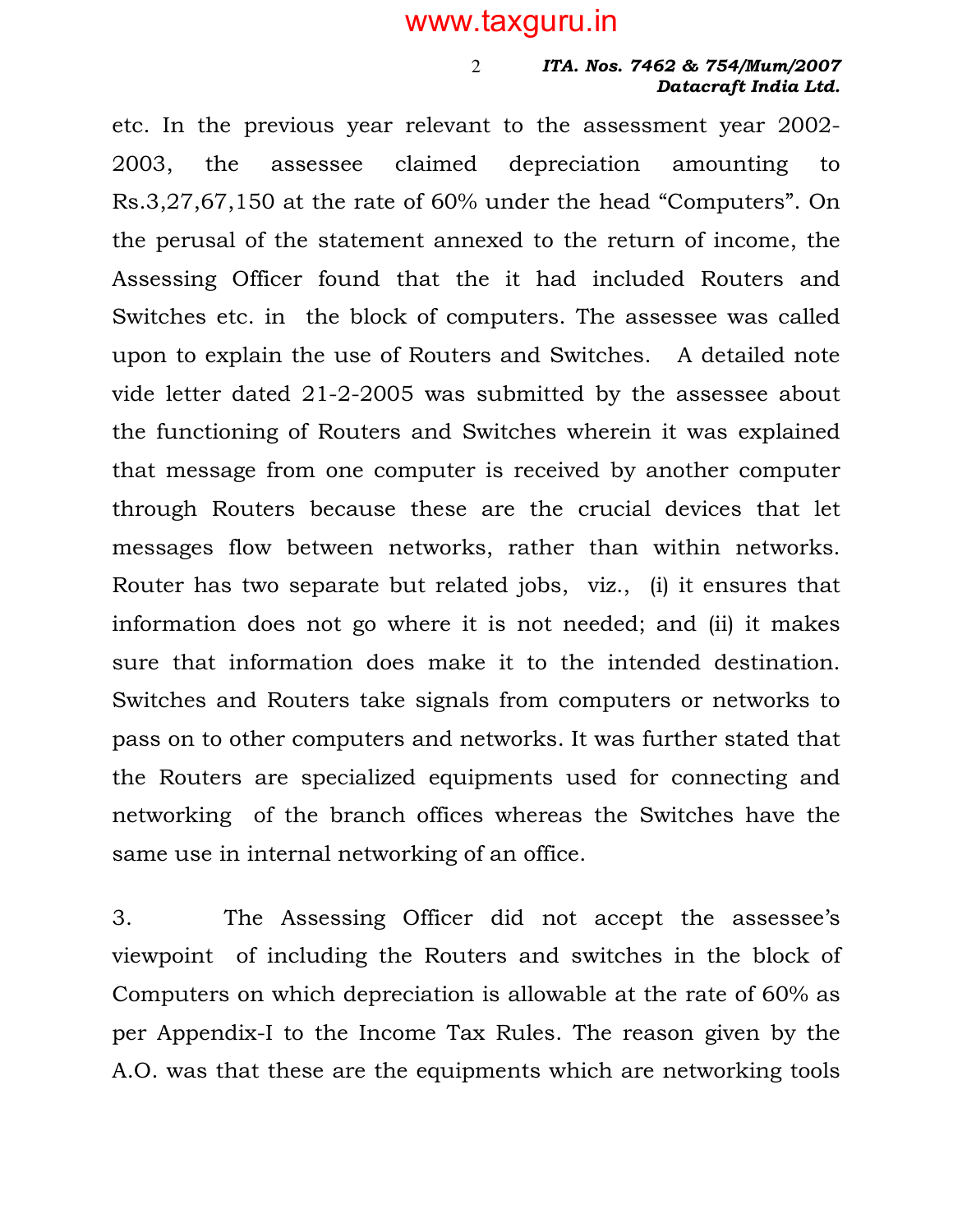#### ITA. Nos. 7462 & 754/Mum/2007 Datacraft India Ltd.

and thus do not fit in the definition of 'computers'. In reaching this conclusion, he also took assistance from the definition of computer, given in Oxford Dictionary. He, therefore, opined that Routers and Switches were entitled to depreciation at the general rate of 25% as applicable to machine and not as claimed by the assessee at 60%.

4. In the first appeal, it was contended on behalf of the assessee that Routers have no independent utility, except as an attachment to the computers. These being integral part of the computer, were claimed as eligible for depreciation at the rate of 60%. Assistance was taken from the judgment of the Hon'ble Delhi High Court in CIT Vs. Delhi Airport Services 255 ITR 91 in which it was held that an air-conditioner fixed in a bus is an integral part of the bus and hence depreciation should be allowed on airconditioner at the rate which is applicable to the bus.

5. The learned CIT(A) concurred with the submissions advanced on behalf of the assessee and took the view that the Routers and Switches fall under the block of "computers" as the computer includes an input device like keyboard or mouse etc. and also output device like printer along with main Central Processing Unit (CPU). In his view the Assessing Officer had unreasonably restricted the meaning of the computer to the CPU alone. He thus, accepted the assessee's claim.

3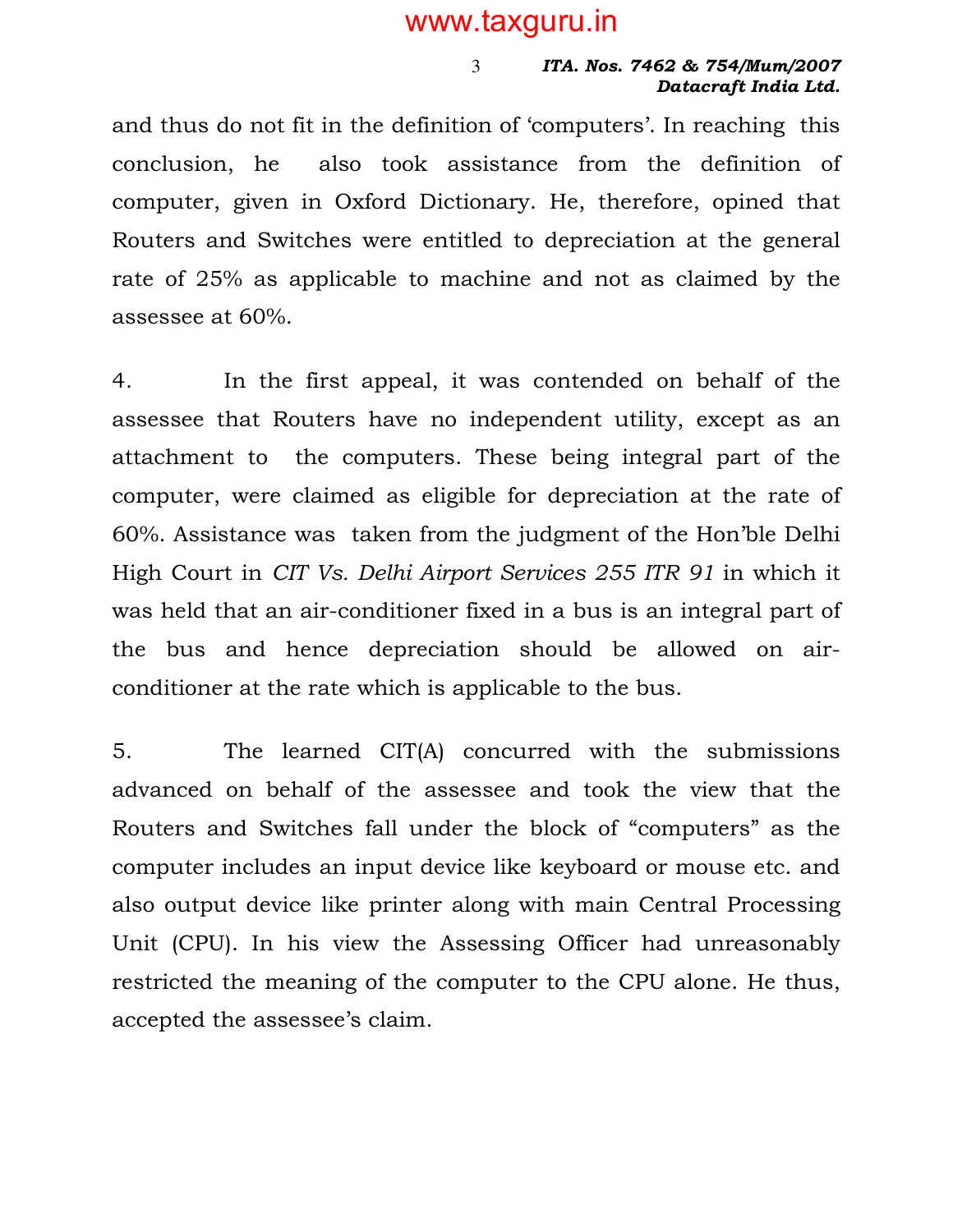#### ITA. Nos. 7462 & 754/Mum/2007 Datacraft India Ltd.

6. The facts for assessment year 2003-04 are mutatis mutandis similar to those of the earlier year discussed above. In this year the assessee claimed depreciation amounting to Rs. 1.74 crores on routers and switches, which was reduced by the AO to Rs.66.81 lacs and the ld. CIT(A) rejected the view of the Assessing Officer.

4

7. The learned Departmental Representative opened his arguments by submitting that higher rate of depreciation at 60% was provided in the Appendix I to Income-tax Rules only in respect of "Computers". He argued that the function of Router was only to transmit data from one computer to another or from one network to another. It was only a telecommunication device meant for transmitting data from one network to another or from one computer to another. Relying upon the definition of the expression "Computers", as given in the Oxford Dictionary, he submitted that the function of a computer is to perform the logic, arithmetic, data storage, retrievable, communication and control functions. Since none of these functions could be performed by routers, it was stated that Routers could not be included in the block of `Computer', as the function of the former was only to transmit data from source to destination and there was no data processing involved in that. He stated that if one goes to market for purchasing a computer, no shopkeeper will supply router along with CPU, monitor, keyboard and mouse etc., which items are integral part of computer. In support of his contention that the assessee was not entitled to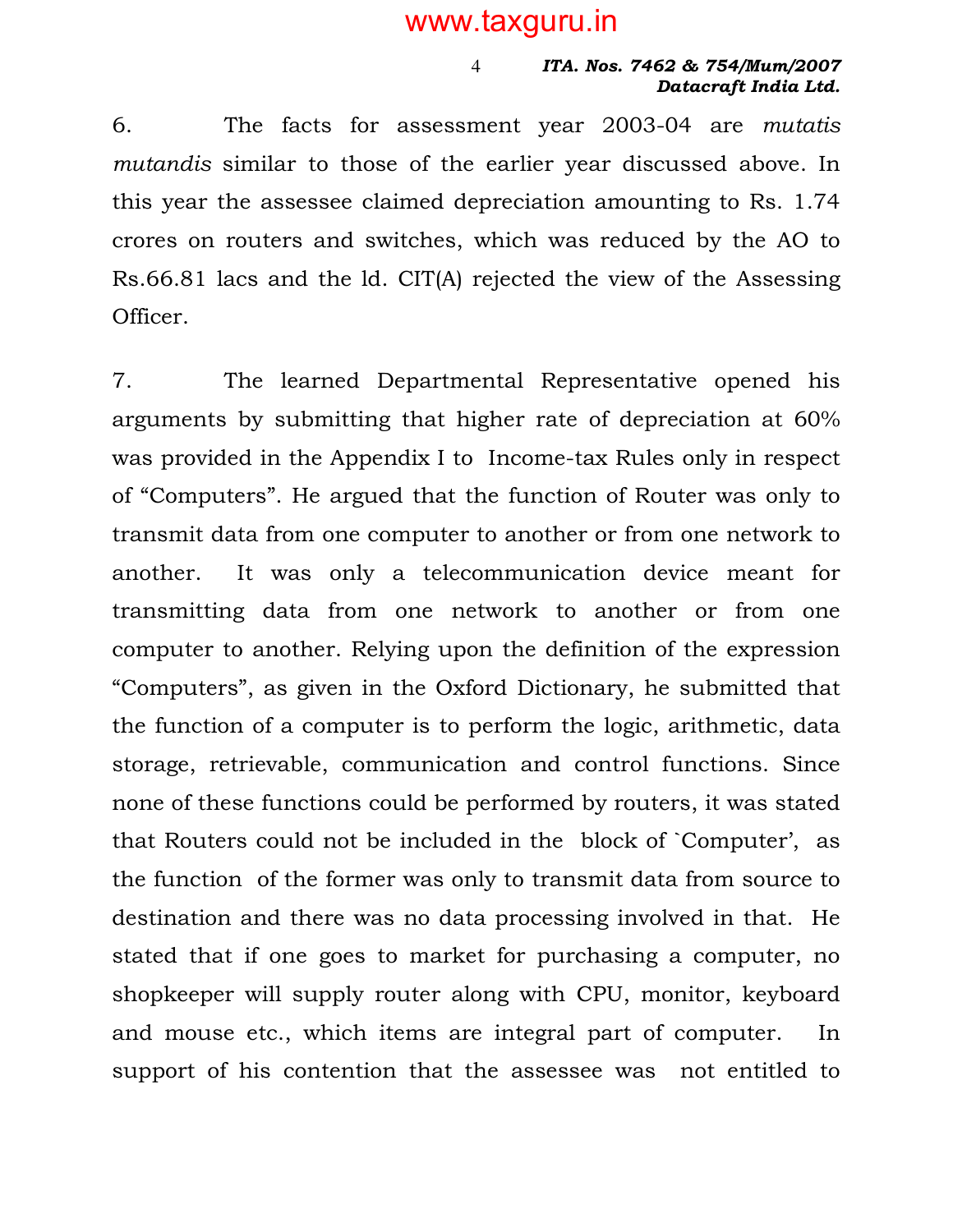5

#### ITA. Nos. 7462 & 754/Mum/2007 Datacraft India Ltd.

depreciation on Routers at the rate applicable to the Computers, he relied on the order passed by the Mumbai Bench of the Tribunal in Routermania Technologies (P.) Ltd. Vs. ITO [(2007) 16 SOT 384 (Mum.). It was pointed out that in certain cases, deciding the controversy in favour of assessee, the benches have adopted the definition of `computer' contained in the Information Technology Act, 2000 as also that provided in Explanation (a) to section  $36(1)(x)$ of the Income Tax Act, 1961, which course was impermissible. He stated that higher depreciation at 60% was available only to "Computers" and not "Computer System", which was the subject matter of section 36(1)(xi). He further put forth that the definition of computer given in Information Technology Act also could not be considered for the purposes of granting depreciation inasmuch as the said definition has been given in the context of an altogether different enactment. The ld. DR referred to the judgment of the Hon'ble Calcutta High Court Smt.Sunanda Devi Singhania Vs. CWT  $(1993)$  204 ITR 842 (Cal.) and that of the Madras High Court in CIT Vs. Buhari Sons Pvt. Ltd. [(1983) 144 ITR 12 (Mad.)] for contending that it was not permissible to pick up the meaning of a word from one statute to incorporate into another statute more specifically when both the Acts are not *pari materia*. In the light of these judgments it was submitted that the definition of "Computer" as given in the Information Technology Act could not be considered for the purpose of granting depreciation under the Income-tax Act for the reason that scheme of both the Acts was entirely different. He argued that since the function of routers or switches is that of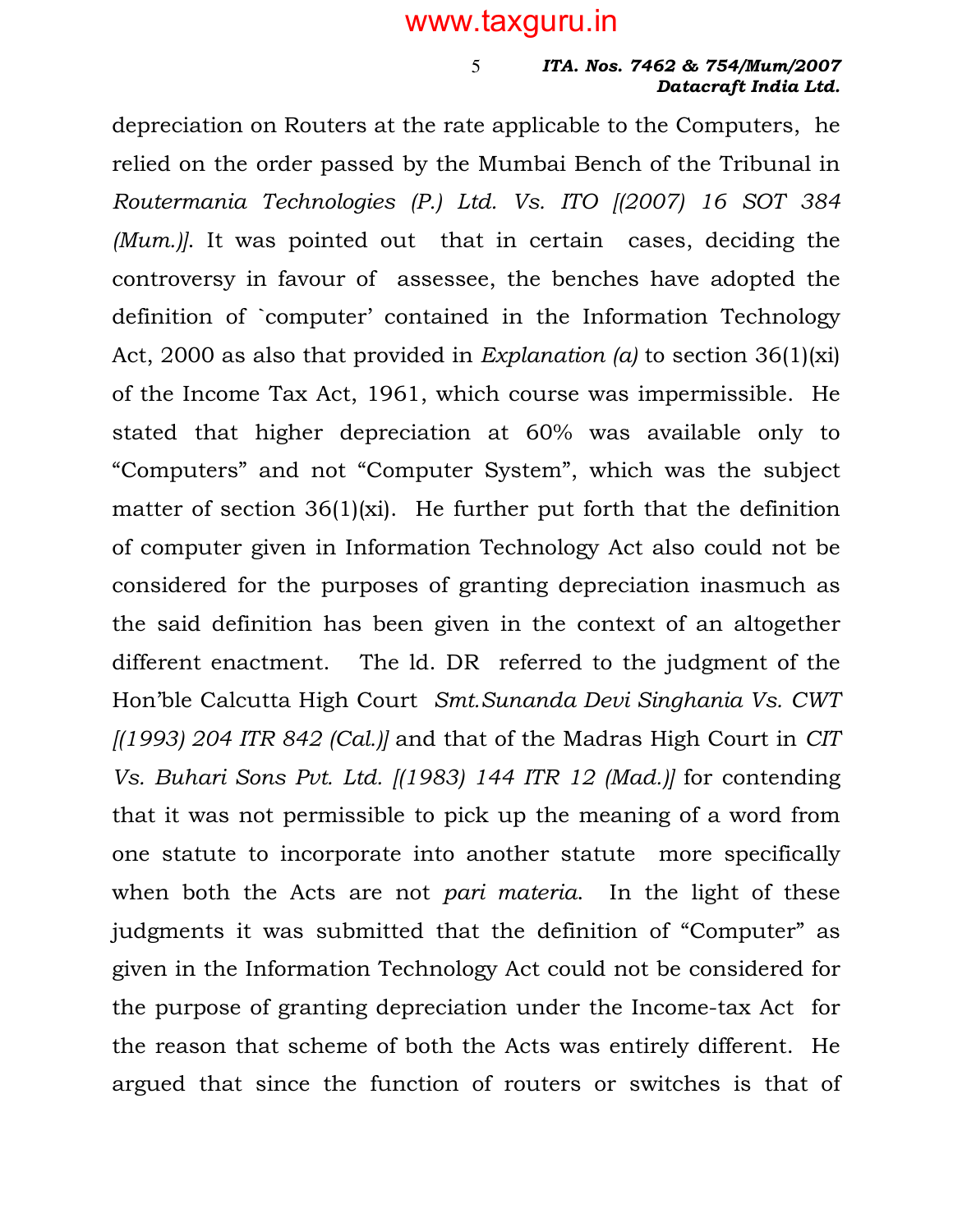#### ITA. Nos. 7462 & 754/Mum/2007 Datacraft India Ltd.

transmission of data and not that of performing any logic, arithmetic, data storage functions etc., the learned CIT(A) fell in error by allowing depreciation at the rate of 60% on Routers and switches which was applicable only to the computers.

6

8. The learned Counsel for the assessee, on the other hand, contended that the learned first appellate authority has rightly held that the routers and switches are part of computer. It was argued that the meaning of computer could not be restricted to the processing device alone but it also meant the essential input and output devices, which facilitate the operation of computer. It was put forth that Routers and Switches are nothing but input/output devices of computer as they have no independent utility and have to work necessarily with the Computers alone. In support of his contention, the learned A.R. relied on the following decisions :-

- (i) ITO Vs. Samiran Majumdar [(2006) 280 ITR (AT) 74 (Kol.)] ITAT, Kolkata Bench.
- (ii) Container Corporation of India Ltd. Vs. ACIT [(2009) 30 SOT 284 (Del.)] ITAT Delhi Bench.
- (iii) ACIT Vs. M/s.Cincom System India (P) Ltd. ITA No.1534/Del/2008 datad 13.4.2009 ITAT, Delhi Bench.
- (iv) ITO Vs. M/s.Nirmal Datacom Leasing P.Ltd. ITA No.9392/Mum/2004 datad 3.5.2007 ITAT, Mumbai Bench.
- (v) ITO Vs. M/s.Key Note Capital P. Ltd. ITA No.7049/Mum/2004 datad 22.11.2007 ITAT, Mumbai Bench.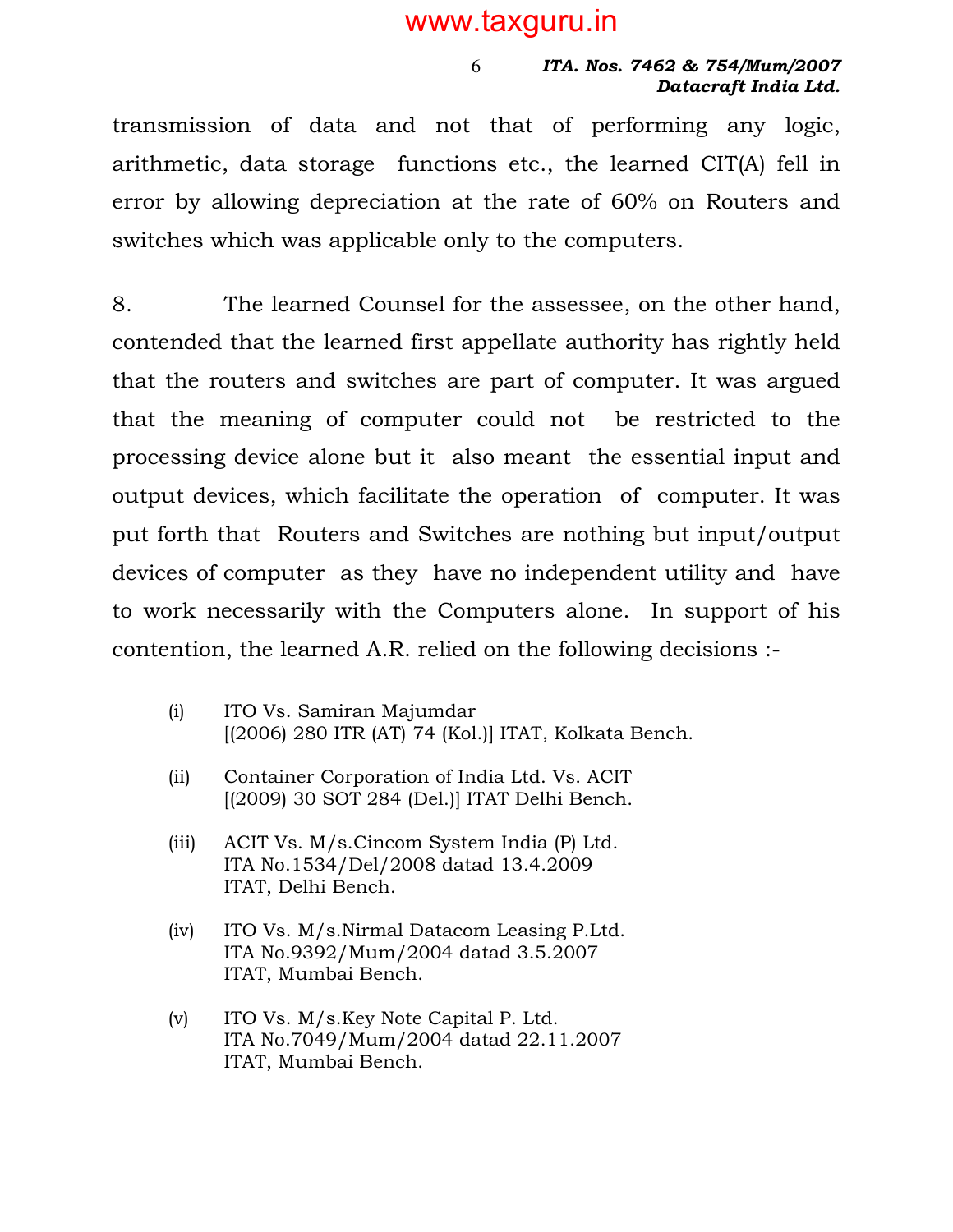7

ITA. Nos. 7462 & 754/Mum/2007 Datacraft India Ltd.

- (vi) Expeditors International (India) Pvt. Ltd. Vs. Addl.CIT ITA No.4364(Del)/2006 datad 19.07.2007 ITAT, Delhi Bench.
- (vii) Poonawala Finvest & Agro (P) Ltd. Vs. ACIT [(2008) 118 TTJ (Pune) 68]

9. Deriving support from the reasoning and the ratio decidendi of these orders, it was argued that routers and switches have been rightly held to be eligible for higher rate of depreciation as applicable to the Computers.

10. The next proposition of the ld. AR was that since Routers and Switches are attached to the main computer, they become an integral part of the computer. To buttress this submission, he relied upon the judgment in the case of Gujco Carriers Vs. CIT [(2002) 256 ITR 50 (Guj.)] wherein it was held that a crane mounted on truck becomes a truck crane and is eligible for depreciation at the rate applicable to motor lorry. He also referred to the judgment of the Hon'ble Madras High Court in CIT Vs. Engine Valves Ltd. [(1980) 126 ITR 347 (Mad.)] in which it was held that building used as canteen for factory workers becomes factory building eligible for higher rate of depreciation. In view of these judgments it was contended that when Routers are attached to the computer, they become part and parcel of computer itself. He also pressed into service the functional test for submitting that the functioning of Routers without computer was impossible and hence the Routers be held as part of computer. He relied on the judgment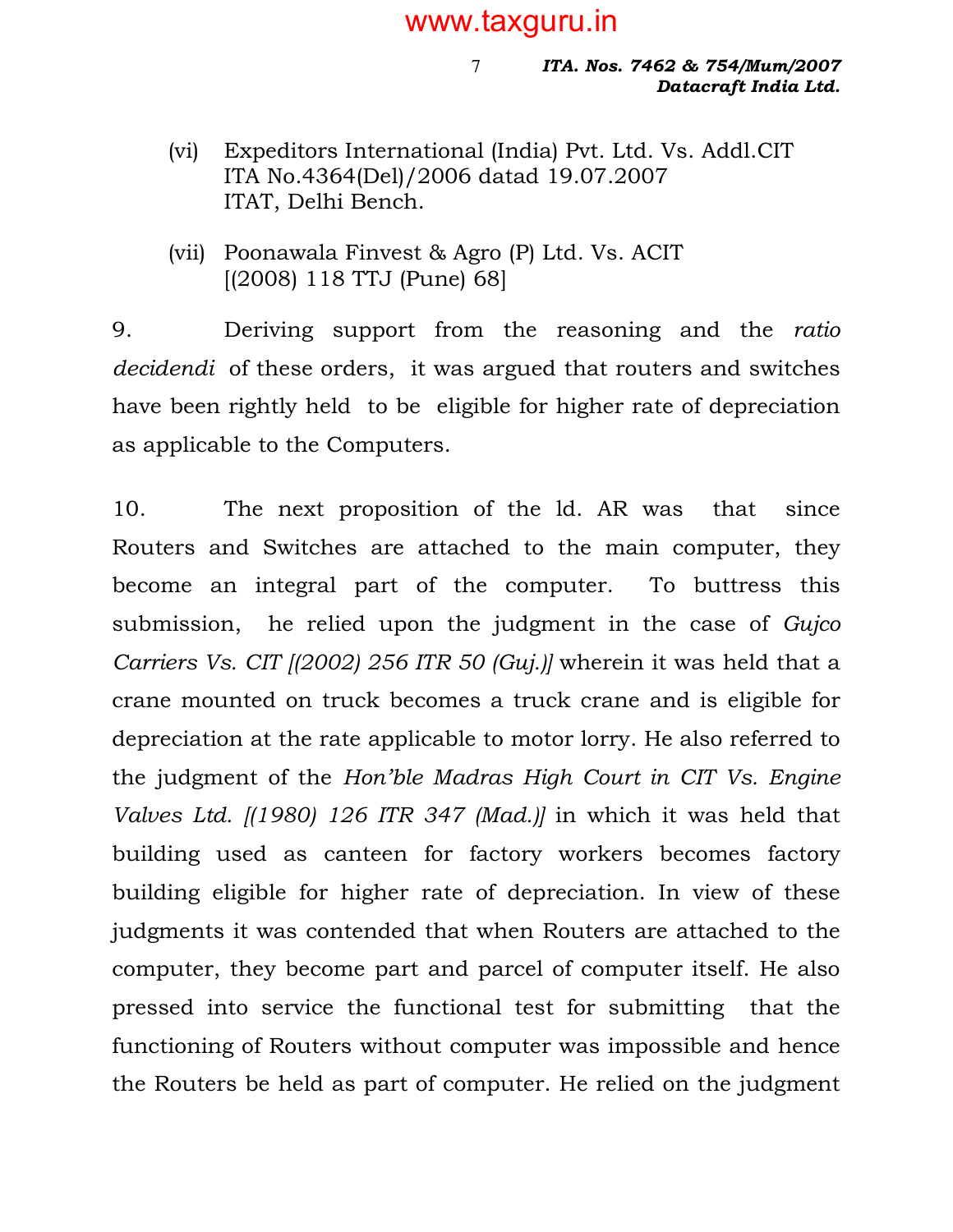#### ITA. Nos. 7462 & 754/Mum/2007 Datacraft India Ltd.

of the Hon'ble Supreme court in the case of Scientific Engineering House P. Ltd. Vs. CIT  $(1986)$  157 ITR 86 (SC) for this proposition. The sum and substance of his arguments was that the routers and switches are input/output devices to the computer and since they cannot function without computer they qualify to be granted depreciation at the same rate as is applicable to computers.

8

11. We have considered the rival submissions at length in the light of material placed before us and precedents relied upon. The chief question which falls for our adjudication is whether routers and switches are part of computer or not for the purposes of depreciation. Section 32(1) provides that where assets are owned wholly or partly by the assessee and used for the purpose of business or profession, deduction shall be allowed. Clause (ii) of sub-section (1) provides that in case of any block of asset, the deduction shall be allowed at such percentage on the written down value thereof as may be prescribed. Rule 5 (1) stipulates that depreciation in respect of any block of asset shall be calculated at the percentages specified in the second column of the Table in the Appendix I of these Rules on the written down value of such block of asset as are used for the purpose of business or profession of the assessee at any time during the previous year. Appendix-I, as applicable to assessment year 2002-2003 under consideration, has different blocks of assets. We are concerned with the block of assets of Machine and plant. General rate of depreciation provided is 25% against item 1 in respect of machine and plant other than those covered by specific sub-items. Sub-item (2B) is "Computers" and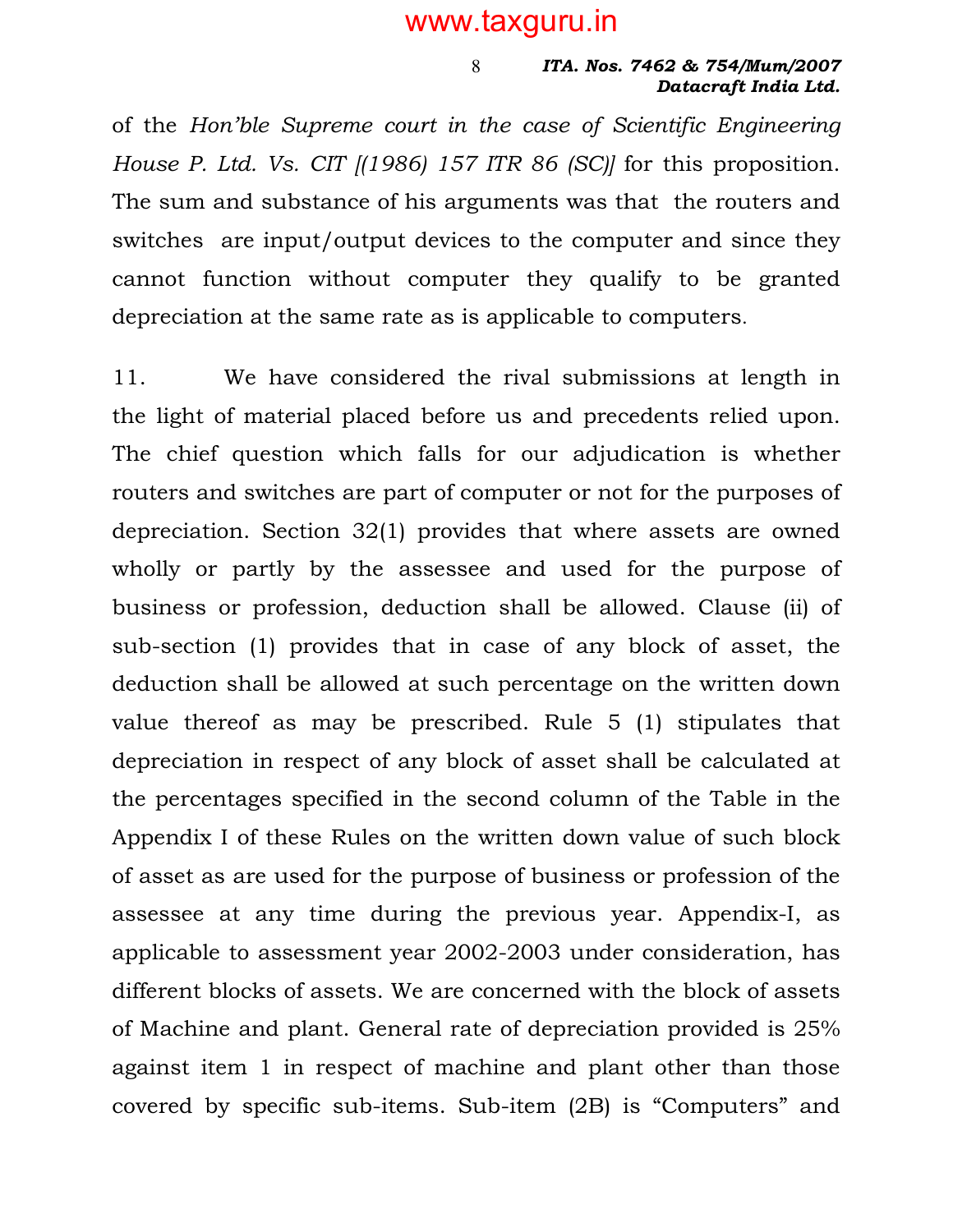9

#### ITA. Nos. 7462 & 754/Mum/2007 Datacraft India Ltd.

the rate of depreciation prescribed is 60%. Similarly for the assessment year 2003-2004, which is also under consideration, the general rate of depreciation on Machine and plant, other than those covered by specific sub-items, is 25%. Sub-item 5 is "Computers including computer software" on which rate of depreciation has been prescribed as 60%. It is only with effect from assessment year 2003-2004 that computer software has also been included in the category of computers for the purposes of allowing depreciation at the higher rate of 60%. Thus, whereas up to assessment year 2002- 2003 only computers were eligible for depreciation at the rate of 60% from assessment year 2003-2004, the benefit of such enhanced depreciation rate has been extended also to computer software. Note No. 7 to the Appendix I, as applicable from A.Y. 2003-04, defines "Computer software" to mean any computer program recorded on any disc, tape, perforated media or other information storage device'. No definition of 'Computers' has been given in the Appendix, unlike that of Computer Software. It is nobody's case that the routers or switches are computer software. Thus we shall restrict ourselves in understanding the meaning of the expression 'Computers', in the facts and circumstances of the case.

12. Section 32, which grants depreciation allowance, does not define the word 'Computer'. It is an admitted position that the word 'Computer' has not been defined in the Income Tax Act or Income Tax Rules. We find that the term "Computer system" has been defined in Explanation below section 36(1) (xi) as follows :-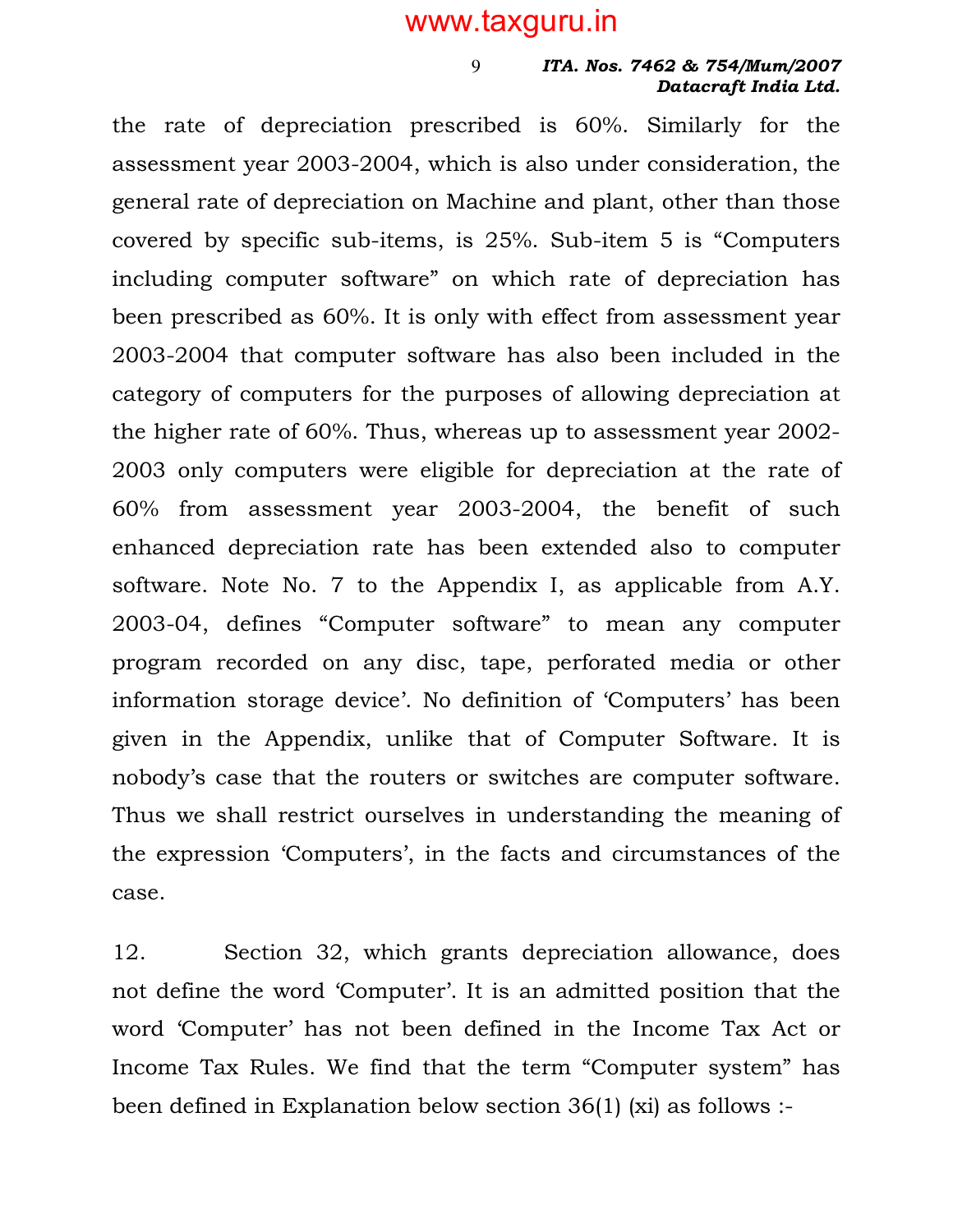#### ITA. Nos. 7462 & 754/Mum/2007 Datacraft India Ltd. 10

"(a) "Computer system" means a device or collection of devices including input and output support device and excluding calculators which are not programmable and capable of being used in conjunction with external files, or more of which contain computer programmes, electronic instructions, input data and output data, that performs functions including, but not limited to, logic, arithmetic, data storage and retrieval, communication and control;

13. At this juncture it will be relevant to note that clause (xi) of section 36(1) was inserted by the Finance Act, 1999 with effect from 1.4.2000 with a view to allowing relief in overcoming the immediate problem of Y2K likely to come up at the close of the calendar year 1999. From the Budget Speech of the Finance Minister in 1999 (236 ITR (St.) 26) it can be seen that the Government assisted business sector in overcoming the Y2K problem by proposing that the expenditure incurred in making the computer system Y2K complaint, be allowed as revenue expenditure. It was with this intention that clause (xi) of section 36 (1) was inserted which is relevant only for financial year 1999-2000 providing for deduction of any expenditure incurred by the assessee on or before the 1st day of April, 1999 but before the first day of April, 2000, wholly and exclusively in respect of a non-Y2K complaint computer system, owned by the assessee and used for the purposes of his business or profession. It was in this context that phrase 'Computer system' came to be defined solely for the purpose of clause (xi) of section 36 (1).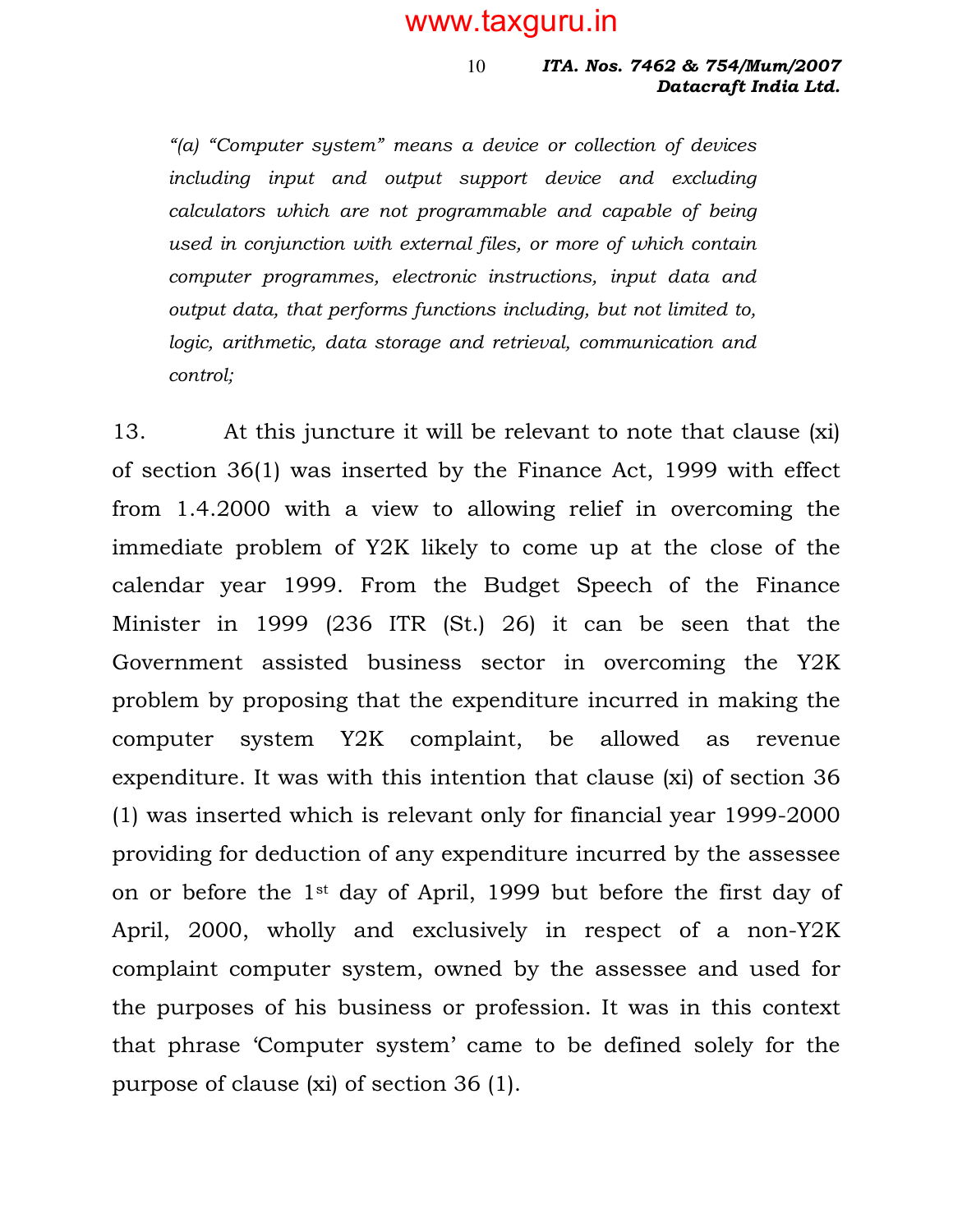#### ITA. Nos. 7462 & 754/Mum/2007 Datacraft India Ltd. 11

14. From the above discussion it is seen that the Explanation (a) defines 'computer system' and not 'computer' and that too only for the purposes of clause (xi) of section 36 (1), which has force only for one year. As such we are not inclined to adopt this definition of 'computer system' for the purposes of granting depreciation u/s 32 of the Act on 'computers'. Recently the Hon'ble Supreme Court, vide its judgment dated 07.05.2010, has held in JCIT vs. Saheli Leasing & Industries Ltd. that : 'A particular word occurring in one Section of the Act, having a particular object cannot carry the same meaning when used in different Section of the same Act, which is enacted for different object. In other words, one word occurring in different Sections of the Act can have different meaning, if the object of the two Sections are different and when both operate in different fields'. In view of the fact that the object of section 36(1)(xi) is quite distinct from that of section 32, we are of the considered opinion that the definition of the term 'computer system' given in the Explanation to section 36 (1) (xi) cannot be applied as such (for giving meaning to 'computer') in the context of section 32.

15. In some of the cases decided by the Tribunal, reliance has been placed on the definition of "computer" given by the Information Technology Act, 2000, section 2 (i), which is as under :-

"(i) "computer" means any electronic, magnetic, optical or other high speed data processing device or system which performs logical, arithmetic and memory functions by manipulations of electronic, magnetic or optical impulses,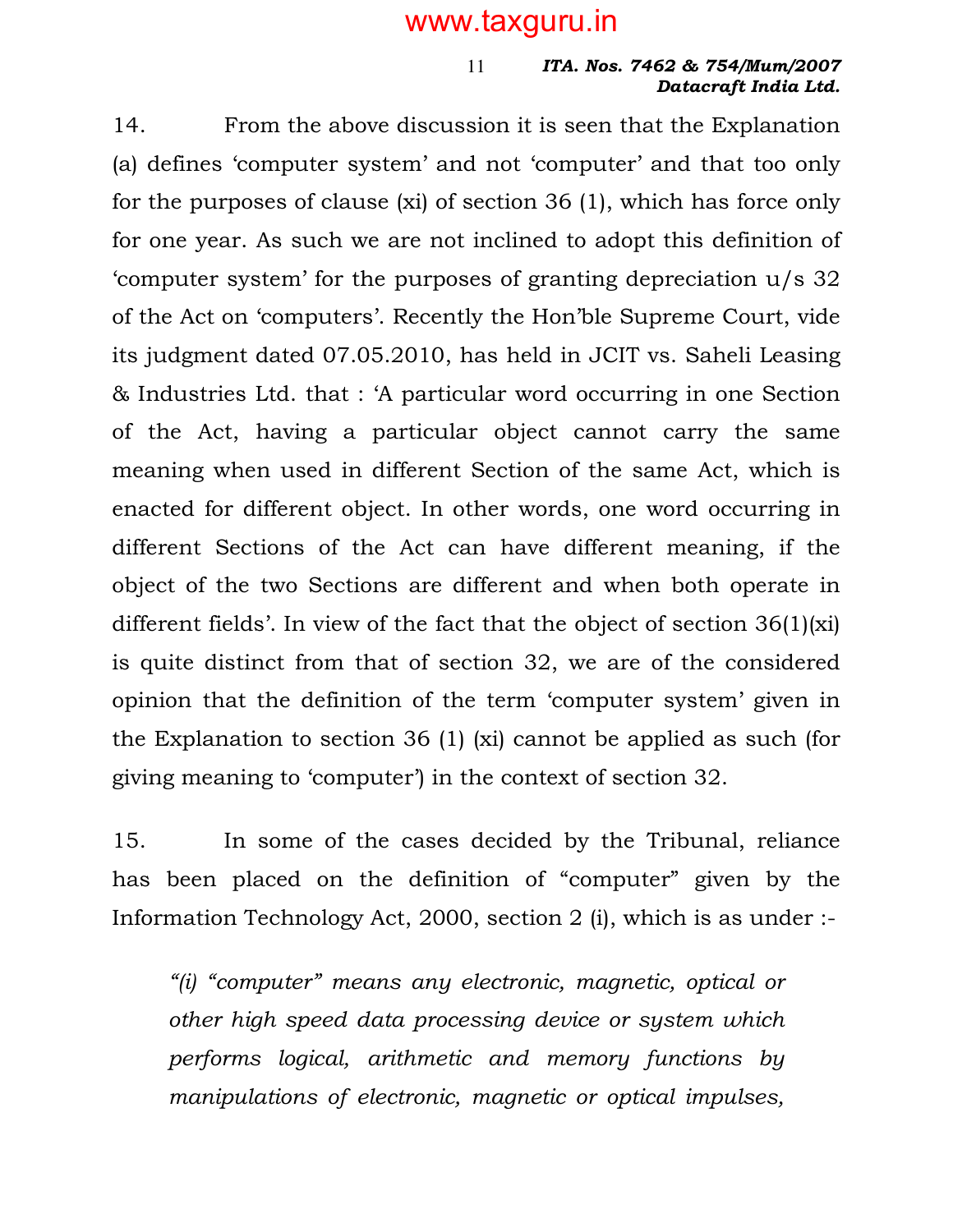ITA. Nos. 7462 & 754/Mum/2007 Datacraft India Ltd. 12

and includes all input, output, processing, storage, computer software or communication facilities which are connected or related to the computer in a computer system or computer network."

16. Before we go on to apply this definition in the context of section 32, the scheme of the Information Technology Act, 2000, needs to be examined. Its preamble indicates that it is an Act to provide legal recognition for transactions carried out by means of electronic data interchange and other means of electronic communication, commonly referred to as "electronic commerce", which involves the use of alternatives to paper-based methods of communication and storage of information, to facilitate electronic filing of documents with the Government agencies and further to amend the Indian Penal Code, the Indian Evidence Act, 1872, the Bankers' Books Evidence Act, 1891 and the Reserve Bank of India Act, 1934 and for matters connected therewith or incidental thereto. The statement of Objects and Reasons of this Act divulges that new communication systems and digital technology have made dramatic changes in the way we live. A revolution is occurring in the way people transact business. Business and consumers are increasingly using computers to create, transmit and store information in the electronic form instead of traditional paper documents. Information stored in electronic form has many advantages. Paras 3 and 4 of the Statement of Objects and Reasons, which are relevant for our purpose, read as under :-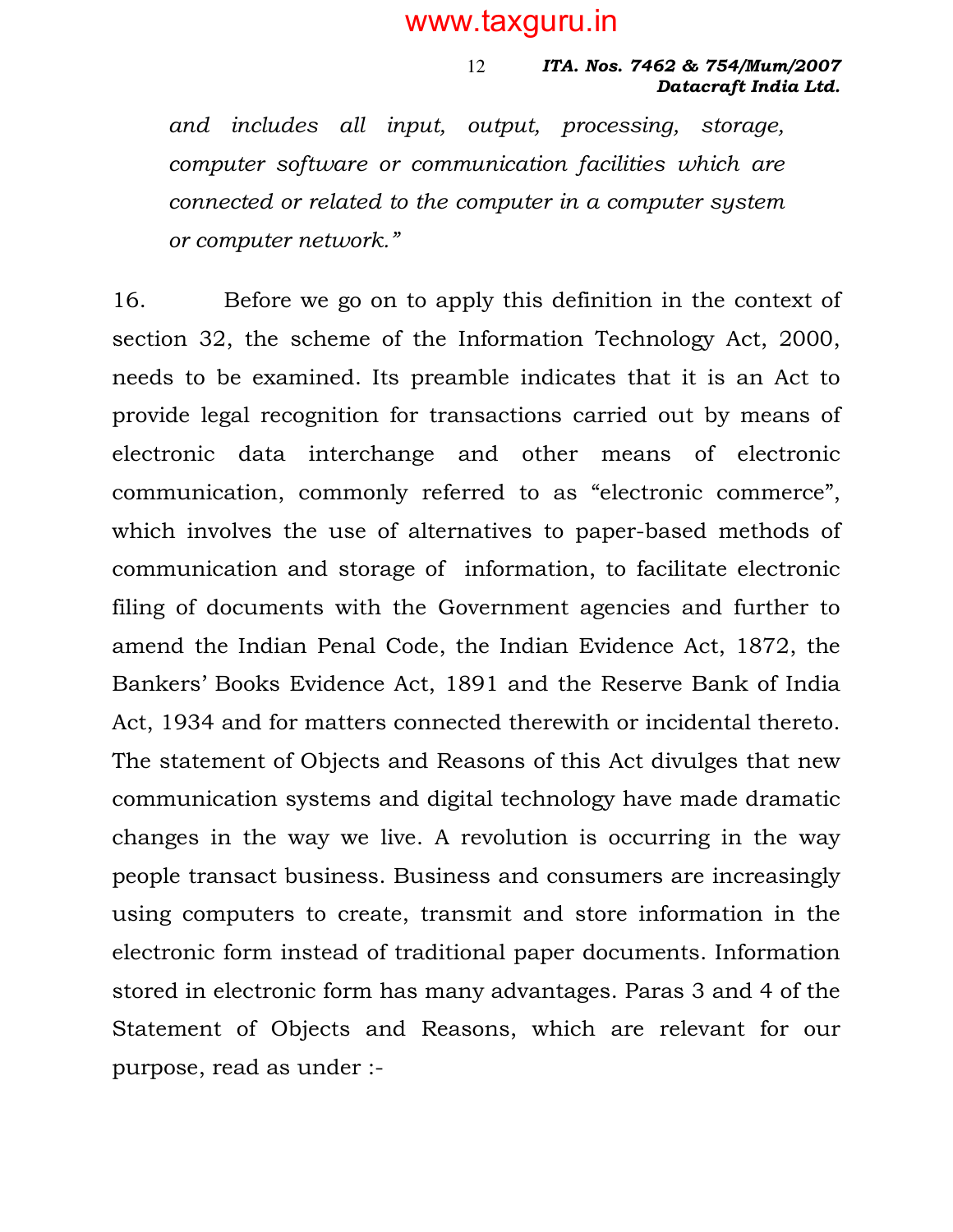#### ITA. Nos. 7462 & 754/Mum/2007 Datacraft India Ltd. 13

"3. There is a need for bringing in suitable amendments in the existing law in our country to facilitate e-commerce. It is, therefore, proposed to provide for legal recognition of electronic records and digital signatures. This will enable the conclusion of contracts and the creation of rights and obligations through the electronic medium. It is also proposed to provide for a regulatory regime to supervise the Certifying Authorities issuing Digital Signature Certificates. To prevent the possible misuse arising out of transactions and other dealings concluded over the electronic medium, it is also proposed to create civil and criminal liabilities for contravention of the provisions of the proposed legislation.

4. With a view to facilitate Electronic Governance, it is proposed to provide for the use and acceptance of electronic records and digital signatures in the Government Offices and its agencies. This will make the citizens interaction with the Governmental Offices hassle free."

17. Having seen the object of the Information Technology Act, 2000, the question which arises for consideration is that can we import the definition of 'computer', as given in it, in the Income Tax Act, 1961 for the purposes of section 32 ? It has been held by the Hon'ble Supreme Court in CIT vs. Venkateswara Hatcheries (1999) 237 ITR 174 (SC) that the meaning assigned to a particular word in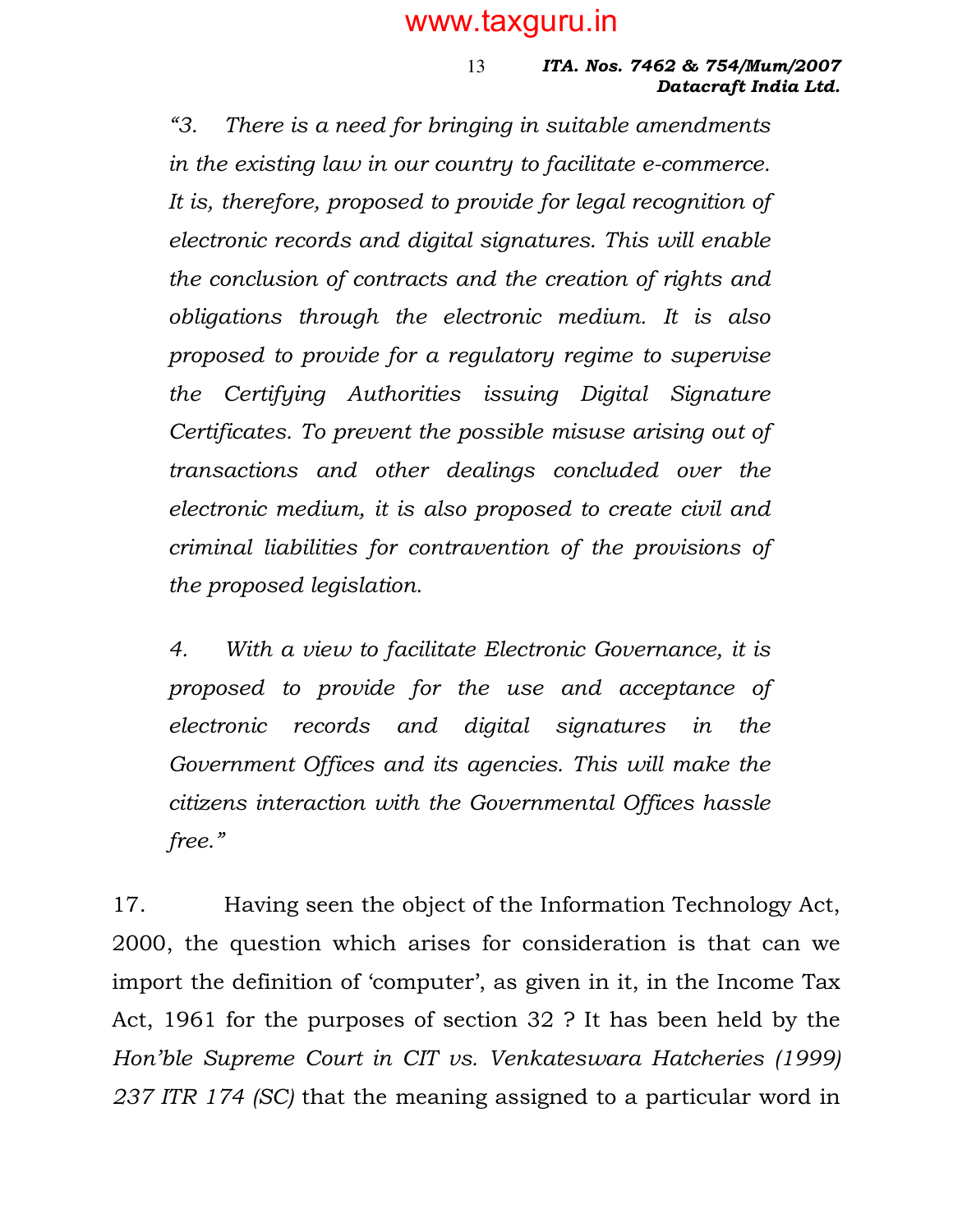#### ITA. Nos. 7462 & 754/Mum/2007 Datacraft India Ltd. 14

a particular statute cannot be imported to a word used in a different statute. Similar view has been expressed by the Hon'ble Rajasthan High Court in Arihant Tiles & Marbles (P) Ltd. vs. ITO (2007) 295 ITR 148 (Raj.) holding that the interpretation of any expression used in the context of one statute is not be automatically imported while interpreting similar expression in another statute. This judgment has been approved by the Hon'ble Supreme Court in ITO vs. Arihant Tiles & Marbles (P) Ltd. (2010) 320 ITR 79 (SC).

18. From the afore stated portion of the Statement of objects and reasons and the preamble of the Act, it is evident that the rationale behind the Information Technology Act, 2000 is quite distinct from that of the Income-tax Act, as can be seen from its preamble, which is 'An Act to consolidate and amend the law relating to income-tax and super tax' Thus it is palpable that both these Acts are not in pari materia. There is significant difference in the scope, purpose and substance of these two statutes.  $Ex$ consequenti the definition of 'computer' as given in the Information Technology Act, 2000, cannot be applied in the context of section 32 of the Income-tax Act. However, though the learned Authorised Representative also agreed that the definition in the Information Technology Act cannot be imported, we are of the opinion that a perusal of the objects of that enactment and a perusal of the definition of the term 'computer' given in the Information Technology Act, 2000 are nothing but common parlance definition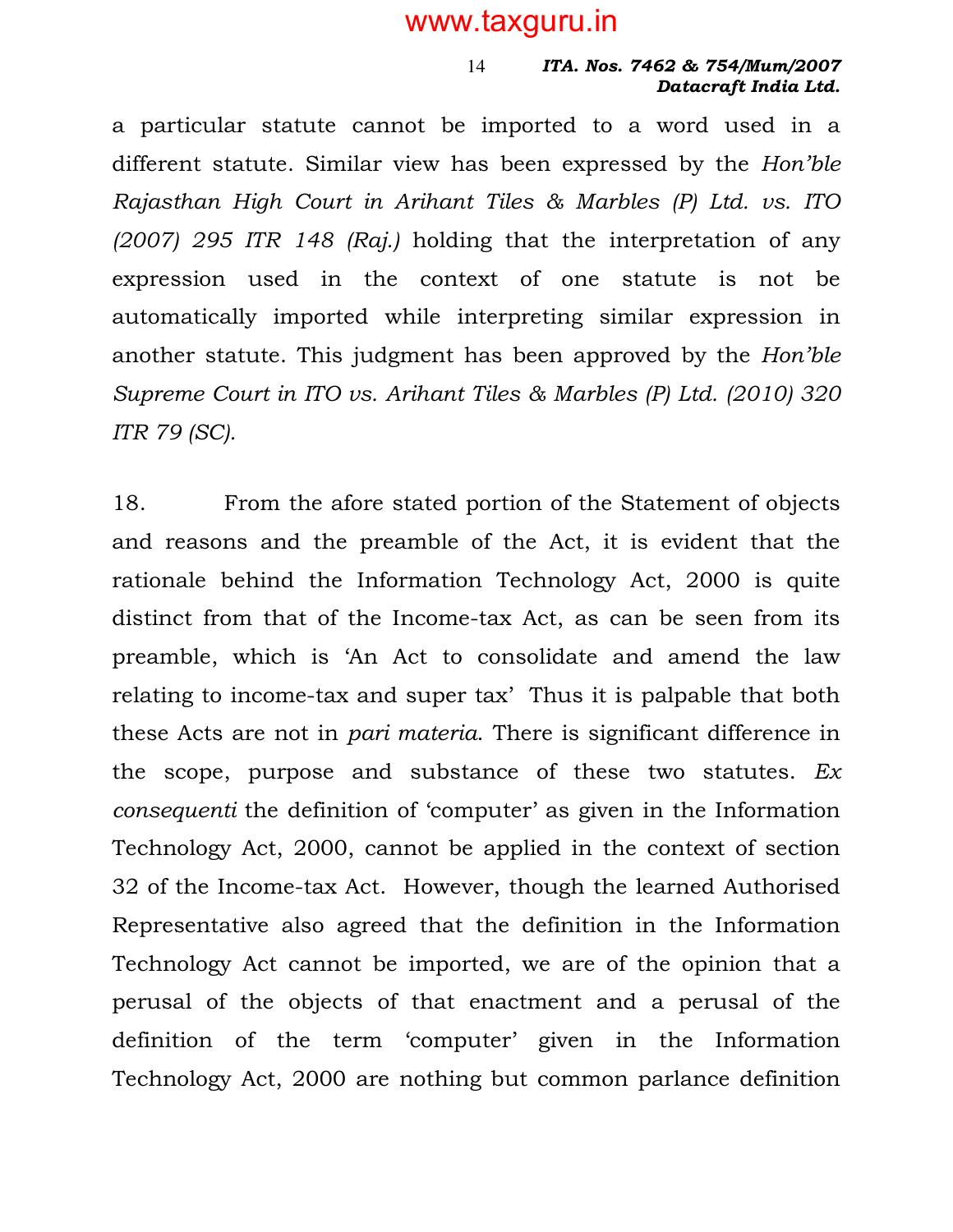#### ITA. Nos. 7462 & 754/Mum/2007 Datacraft India Ltd. 15

which can be of some use in the definition of a Computer. Thus in our considered view, aid can be taken of the definition of the term 'computer' given in Information Technology Act, 2000.

19. As per the General Clauses Act, 1897, if a particular word is not defined in the Central statute then meaning given to such expression under General Clauses Act may be considered for guidance and adoption in the former enactment. However, it is noticed that the word 'Computer' has not been defined therein. Under such circumstances meaning of an expression has to be understood by applying the principles of statutory interpretation i.e, in this context we have to give a meaning to the expression 'computer' not merely going by the dictionary meaning but by applying common parlance and commercial parlance tests as well as by analysing the intendment of providing for higher rate of depreciation. We may refer to several case law to analyse as to which formula would aptly suit the situation in the given case.

20. In Indian Hotels Co. Ltd. & Ors. Vs. ITO & Ors. (2000) 245 ITR 538 (SC), the issue was about the granting of deduction u/s. 80J to an industrial undertaking. It was noticed that Section 80J provides for grant of deduction to an assessee who derives income from an industrial undertaking or a ship or the business of a hotel to which the section applies and the section applies to any industrial undertaking, any ship or business of any hotel if the conditions prescribed under sub-sections (4), (5) and (6) respectively, are satisfied. It was noticed that the words 'industrial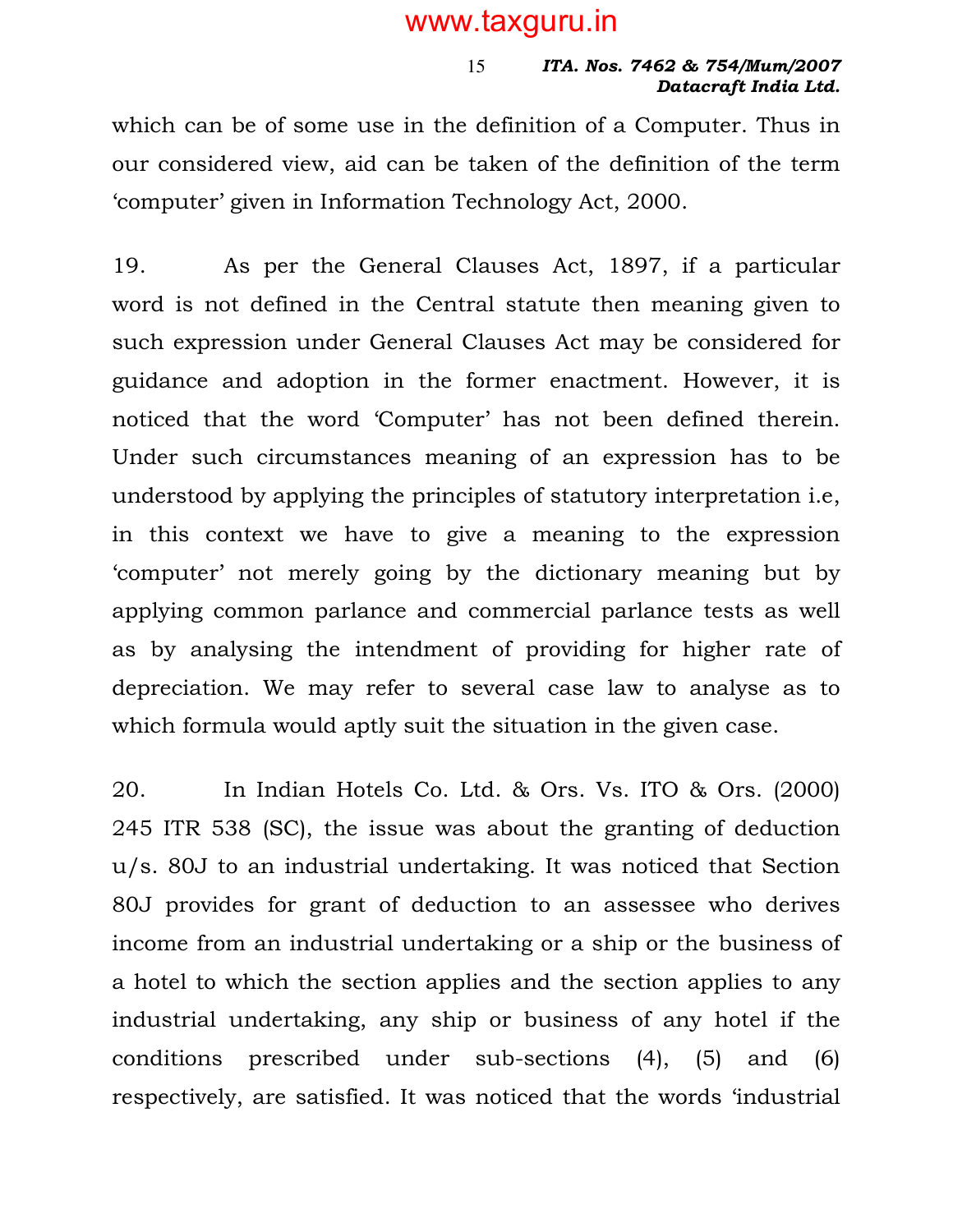#### ITA. Nos. 7462 & 754/Mum/2007 Datacraft India Ltd. 16

undertaking' have not been defined in the Act. In this background of facts, the Hon'ble Court posed the question to itself as to whether the assessee has derived profits and gains from an "industrial undertaking" or from the "business of a hotel". After discussing the issue threadbare, it was held that : 'Industrial undertaking is not given any meaning under the Act, hence it is to be understood as per common parlance language. Taking into this account, apparently, the business of the assessee is that of a hotel, which is a trading activity and not that of an industrial undertaking.' Resultantly the benefit of deduction was denied.

21. In Aspinwall & Co. Ltd. vs. CIT (2001) 251 ITR 323 (SC), their Lordships were concerned with the question of granting investment allowance, for which one of the pre-requisite conditions as per section 32A was that the industrial undertaking should be engaged inter alia in the manufacturing. It was noticed that the word "manufacture" was not defined in the Income-tax Act. In such circumstances it was held that : 'In the absence of a definition, the word "manufacture" has to be given a meaning as is understood in common parlance. It is to be understood as meaning the production of articles for use from raw or prepared materials by giving such materials new forms, qualities or combinations whether by hand labour or machines. If the change made in the article results in a new and different article then it would amount to manufacturing activity.'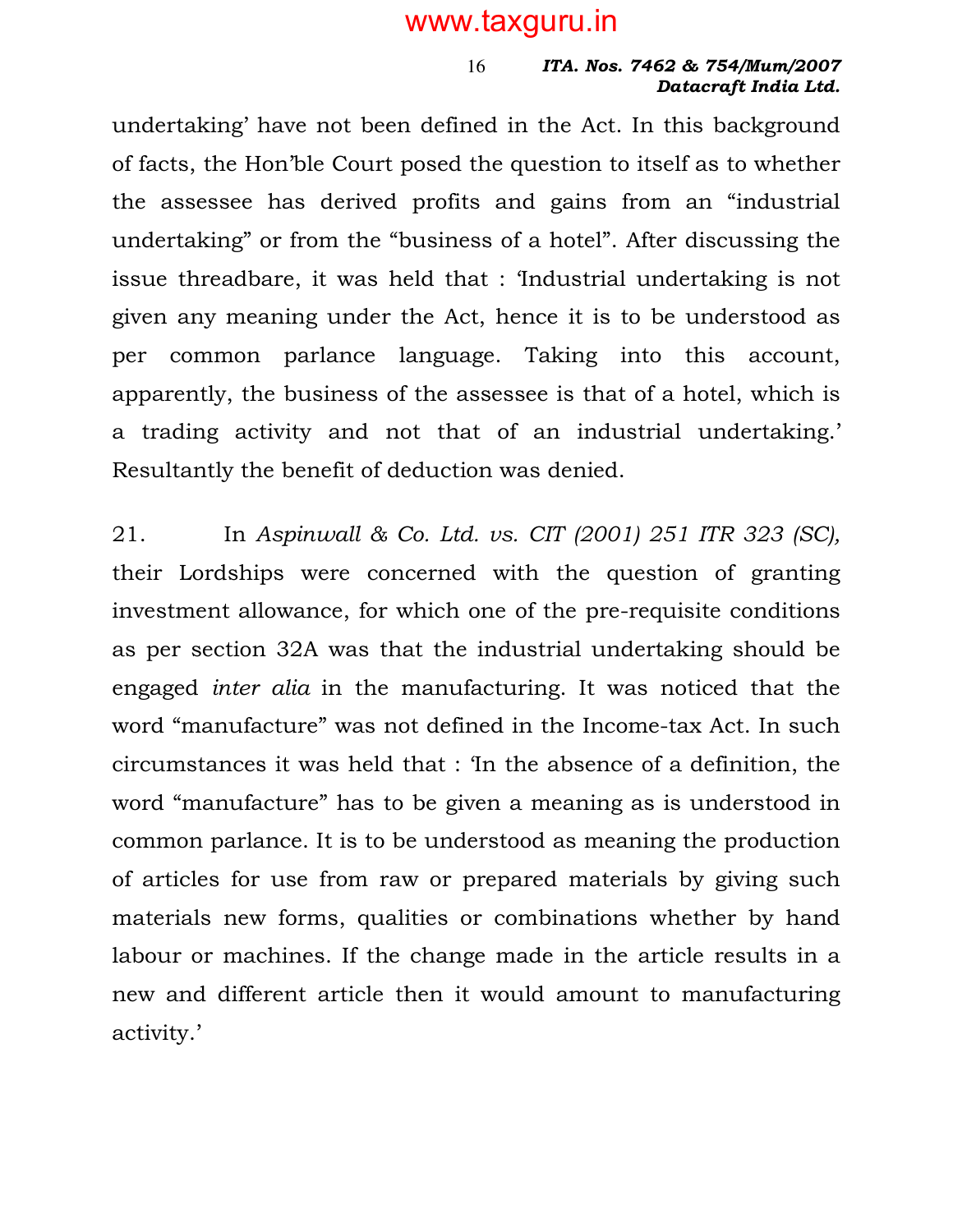#### ITA. Nos. 7462 & 754/Mum/2007 Datacraft India Ltd. 17

22. Similar view has been taken by the Hon'ble Supreme Court in Mangulu Sahu Ramahari vs. The State Tax Officer 1974 CTR (SC) 14 by holding that in the absence of specific definition, the meaning as understood in common parlance has to be adopted. From the legal position as enunciated in the above judgments, it is crystal clear that where a word has not been defined in the Act, it is desirable to comprehend its meaning as is understood in its natural sense.

23. A computer, in common sense and as popularly understood, refers to any electronic or other high speed data processing device which performs 'logical, arithmetic and memory functions on data' (hereinafter called the 'computer functions') and includes all input and output devices which are connected to or related to it. Para 24 of the assessment order indicates that the Assessing Officer was also of the opinion that the meaning of the word "computer", as understood in the common parlance is 'an electronic device for storing and processing data and making calculating and controlling machine which also includes input device like keyboards or mouse and the output devices like the printer or monitor.'

24 We would like to clarify here that the meaning of computer cannot be extended to a device or set of devices which are meant to perform some independent function(s) even though in achieving such desired independent function(s), some sort of 'computer functions' are also involved. Today is an electronic age.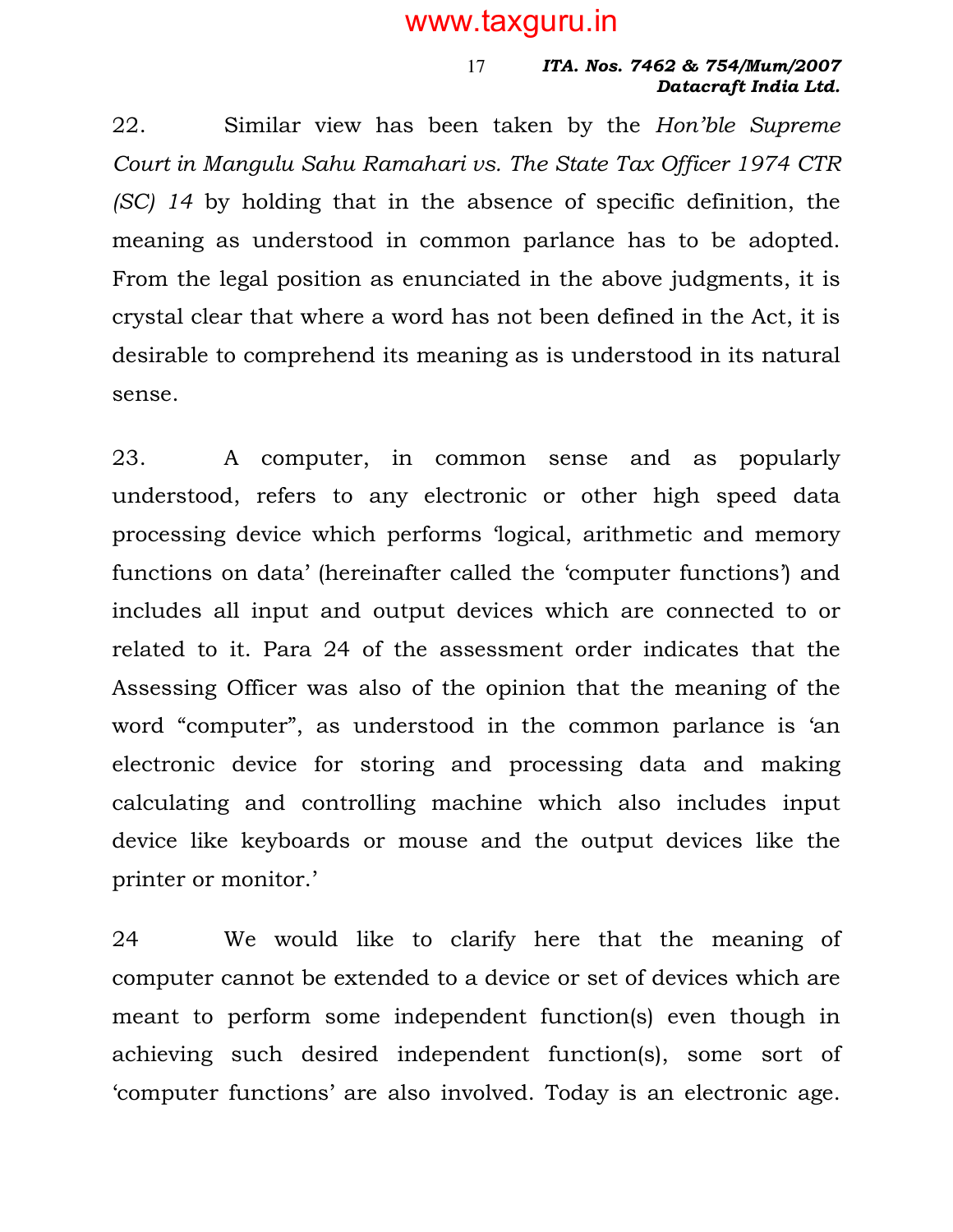#### ITA. Nos. 7462 & 754/Mum/2007 Datacraft India Ltd. 18

Most of the products used by us involve some sort of mechanism, which may be loosely called as computer functions. Take the instance of Television set, Mobile phone and cars etc., all of which, inter alia, involve one form or the other of computer functions. Simply because some 'computer functions' are involved in these equipments or the assistance of computers is taken as such at one stage or the other in their operation, these will not become Computer. The meaning of computer cannot be extended to another machine that operates with the assistance of computer. Conversely an item, which is an integral part of the computer, cannot be defined by it's operations which it is capable of performing, for eg : A wire and plug are electrical items in general but cost of a wire, integrally connected to television, may be added to cost of TV whereas a wire and plug attached to the computer system has to be treated as computer.

25. Thus in order to determine whether a particular machine can be classified as a computer or not, the predominant function, usage and common parlance understanding, would have to be taken into account. To analyse further, let us take the case of a Television, the principal task of which is to deliver visuals accompanied with audio. The signals are received through the relevant networks such as Dish TV, Tata Sky etc. But TV does not become computer for the reason that its principal function cannot be done only with the aid of 'computer functions' notwithstanding the fact that in the entire process of networking or receiving the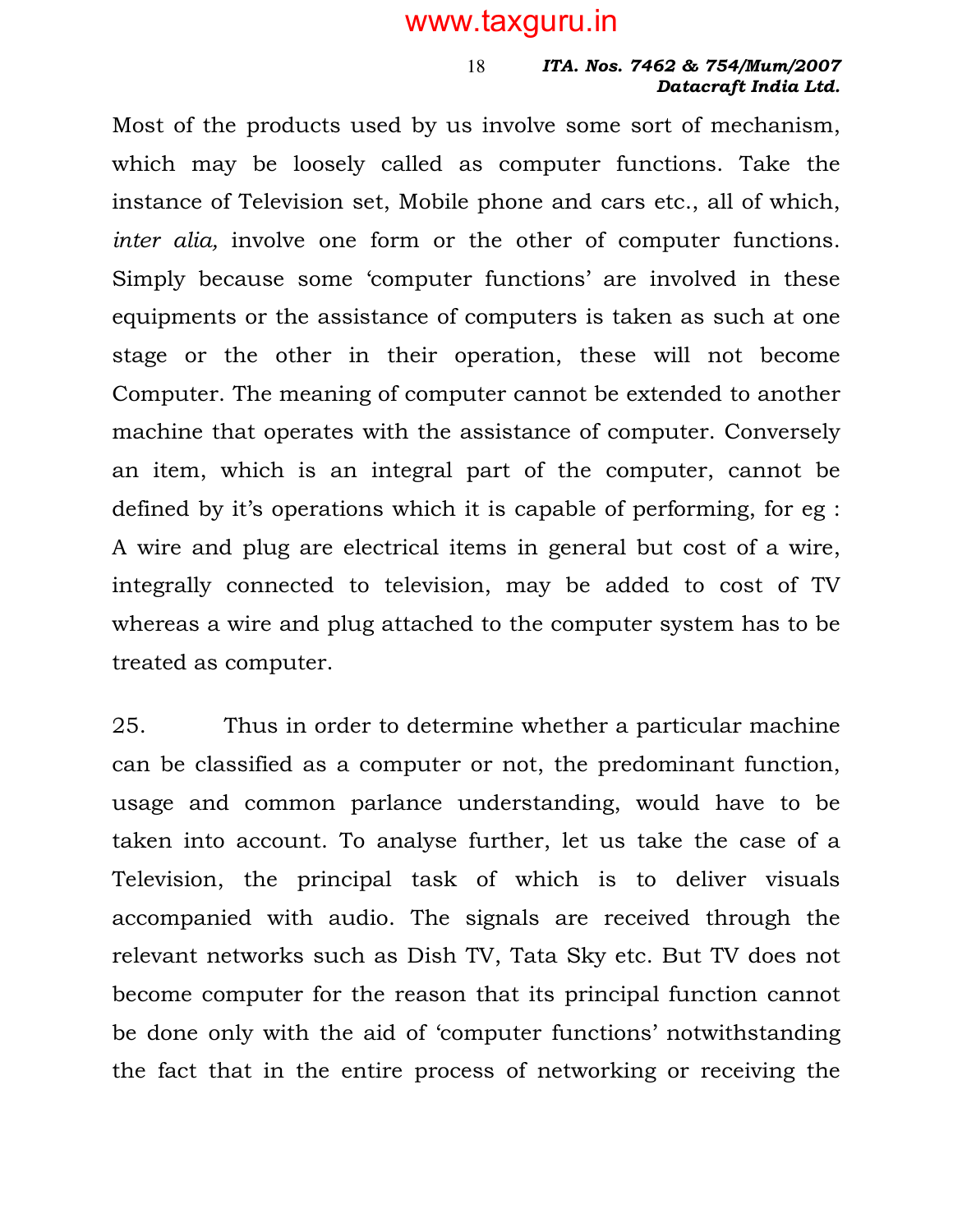19

#### ITA. Nos. 7462 & 754/Mum/2007 Datacraft India Ltd.

output from different channels and making it available to the viewers, some sort of computer functions are necessarily involved. Similarly take the case of mobile phone. Its principal task is to receive and send calls. It is not a standalone apparatus which can operate without the relevant network, such as Airtel, BSNL, Reliance. It, therefore, follows that any machine or equipment cannot be described as computer, if its principal output or function is the result of some sort of 'computer functions' in conjunction with some non-computer functions. In order to be called as computer, it is sine qua non that the principal output/object/function of such machine should be achievable only through 'computer functions'.

26. Having analysed the meaning of 'computer' in common parlance, let us proceed to ascertain the concept, meaning and functions of 'router'. Again we find that the term 'router' has not been defined in the Income-tax Act, 1961. Accordingly it also needs to be assigned the meaning as it is understood in common parlance. The learned Departmental Representative has placed some literature from the internet explaining the meaning of 'Router' as a device in computer networking that forwards data packets to their destinations, based on their addresses. As per this literature the working of router has been explained by which data packets are transmitted over a net work (say the internet), they move from many routers (because they pass through many networks) in their journey from the source machine to be destination machine. Routers work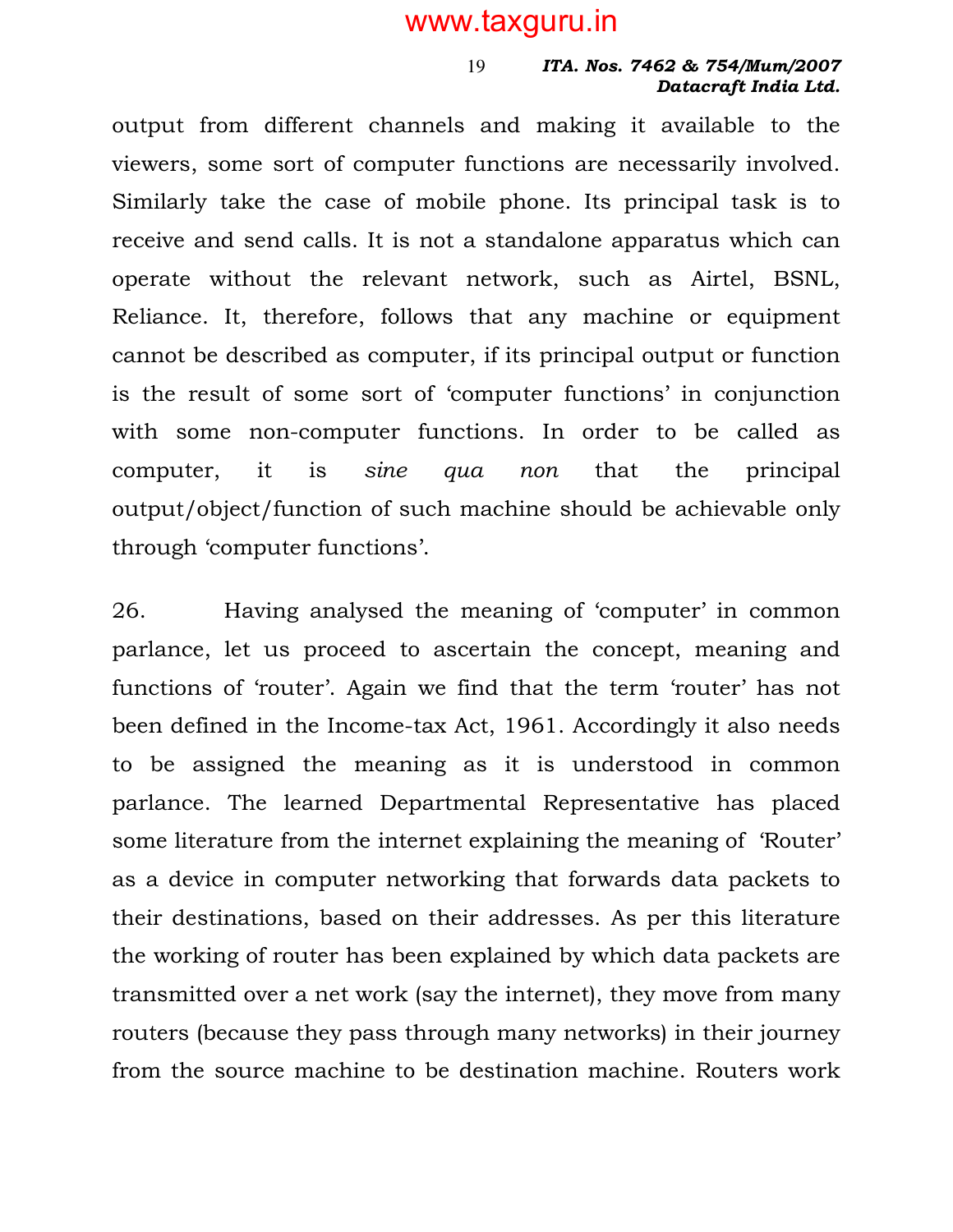#### ITA. Nos. 7462 & 754/Mum/2007 Datacraft India Ltd. 20

with IP packets, meaning that they work at the level of the IP protocol. Every router keeps information about its neighbors (other routers in the same or other networks). When a packet of data arrives at a router, its header information is scrutinized by the router. Based on the destination and source IP addresses of the packet, the router decides which neighbor it will forward it to.

27. The assessee vide its letter dated 21-2-2005, addressed to the Assessing Officer, submitted a note on use of routers/switches by explaining that the routers are crucial device that let the messages flow from one computer to another. It was further explained that the router has two separate but related jobs, viz., (a) to ensure that the information does not go where it is not needed and (b) it makes sure that the information does make it to the intended destination.

28. A router is a networking device whose software and hardware are customized to the tasks of routing and forwarding information. A router has two or more network interfaces, which may be to different physical types of network (such as copper cables, fiber or wireless) or different network standards. Each network interface is a small computer specialized to convert electric signals from one form to another. Routers connect two or more logical subnets, which do not share a common network address. The subnets in the router do not necessarily map one-to-one to the physical interfaces of the router. The term "layer 3 switching" is used often interchangeably with the term "routing". The term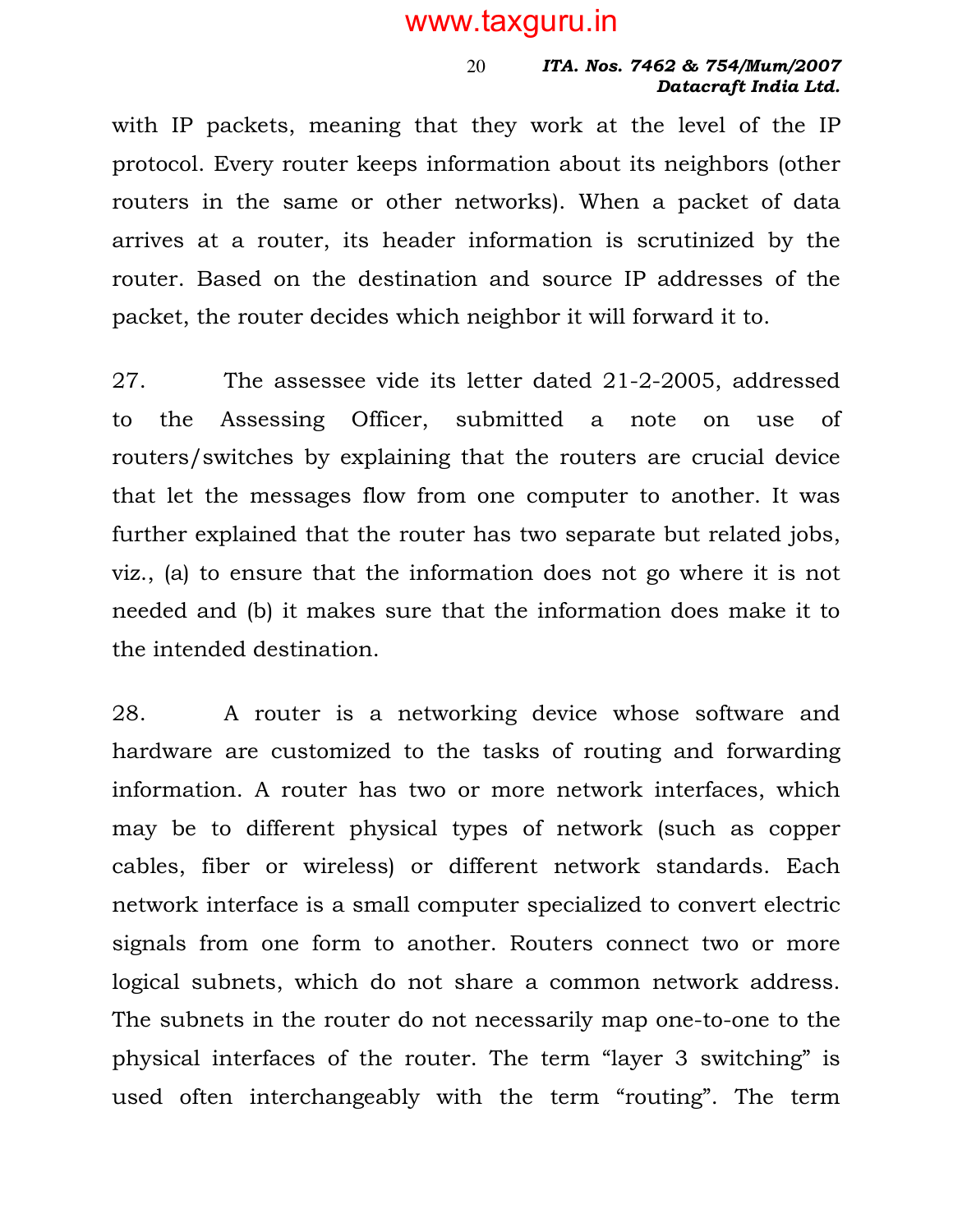#### ITA. Nos. 7462 & 754/Mum/2007 Datacraft India Ltd. 21

switching is generally used to refer to data forwarding between two network devices that share a common network address.

29. In simple words, a router means a device that routes data from one computer to another or from one network to another. Routers provide connectivity inside enterprises, between enterprises and the internet, and inside internet providers. From the above discussion it transpires that the function of a router is to receive the data from one computer and make it available to another computer for viewing or further processing. Apart from facilitating the flow of data between two computers, the routers also help in the transfer of data from network to computer. Thus the essential function of the router in a commercial organization is to facilitate the flow of data from one computer to another for its processing or storage. Switches are shorter version of routers, which perform similar functions as that of routers but within a limited sphere.

30. On functioning of a 'Router' we find that there is no dispute on the fact that a "Router" does not perform any logical, arithmetic and intermediary functions on data nor it manipulates or processes data, the way a computer would do. A "ROUTER" does not have a "C.P.U." It only enables transmission of data and data packages, in a sophisticated manner, to intended places. A data cable also carries data from one place to another, but it does not selectively interchange packets of data between places. The difference between a "CABLE" and a "ROUTER" is that in a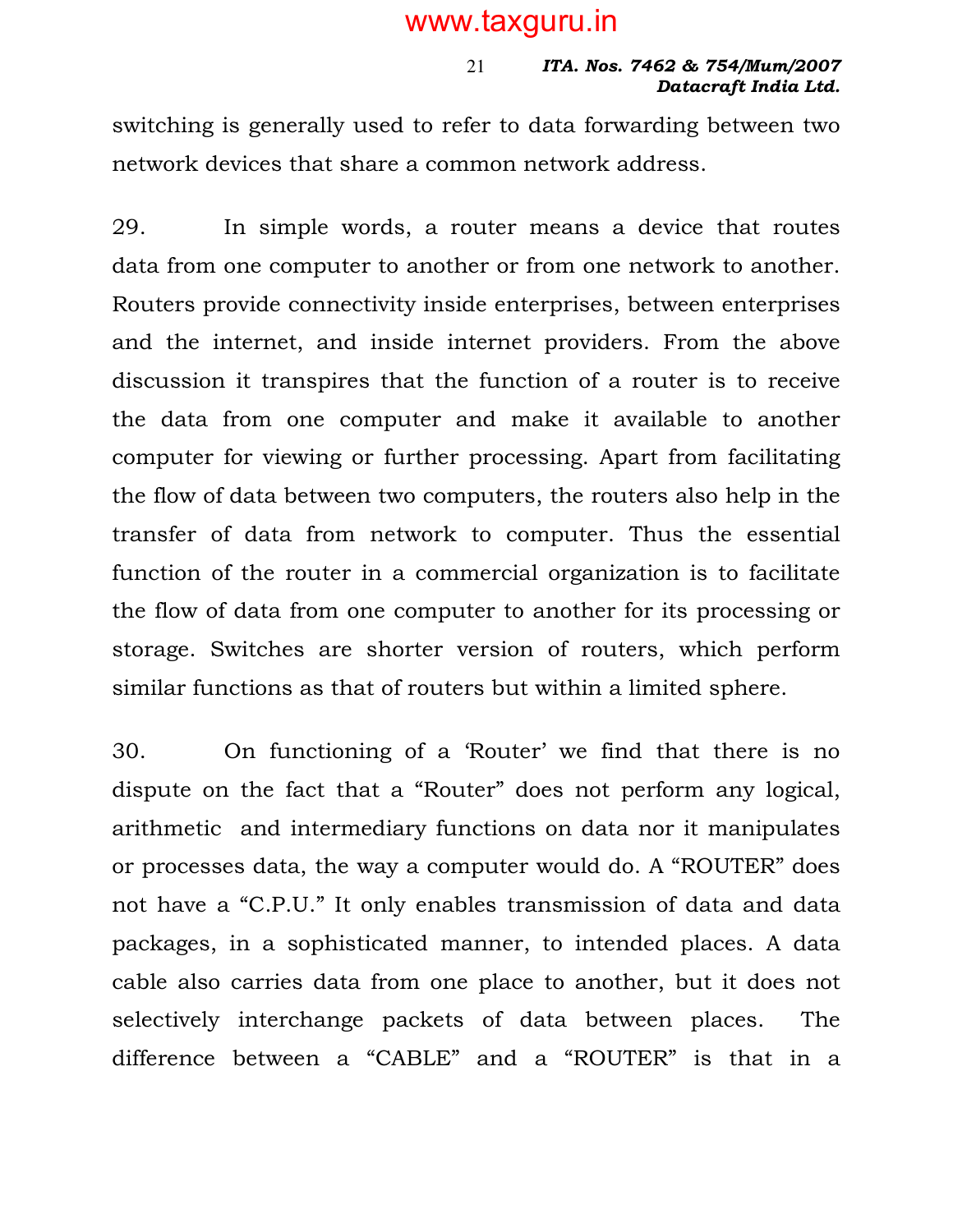#### ITA. Nos. 7462 & 754/Mum/2007 Datacraft India Ltd. 22

"ROUTRE" data is "Routed" as per the specification. Thus a "Router" may not by itself be called a computer.

31. Now we have to consider whether a 'router' can be considered as "computer hardware" or a "computer component". Computer hardware refers to the physical parts of a computer and related devices. Internal hardware devices include motherboards, hard drives, and RAM. External hardware devices include monitors, keyboards, mouse, printers, and scanners. The internal hardware parts of a computer are often referred to as 'components', while external hardware devices are usually called 'peripherals'. Together, they all fall under the category of computer hardware. 'Software', on the other hand, consist of the programs and applications that run on computers. Because software runs on computer hardware, software programs often have 'system requirements', that list the minimum hardware required for the software to run.

31.1. In short, "Router" is a hardware device that routes data (hence the name) from a local area network (LAN) to another network connection. A router acts like a coin sorting machine, allowing only authorized machines to connect to other computer systems. Most routers also keep log files about the local network activity. Now the question is whether this "machine" can be used independent of Computer. If yes, then it cannot be called "Computer Hardware" in all circumstances.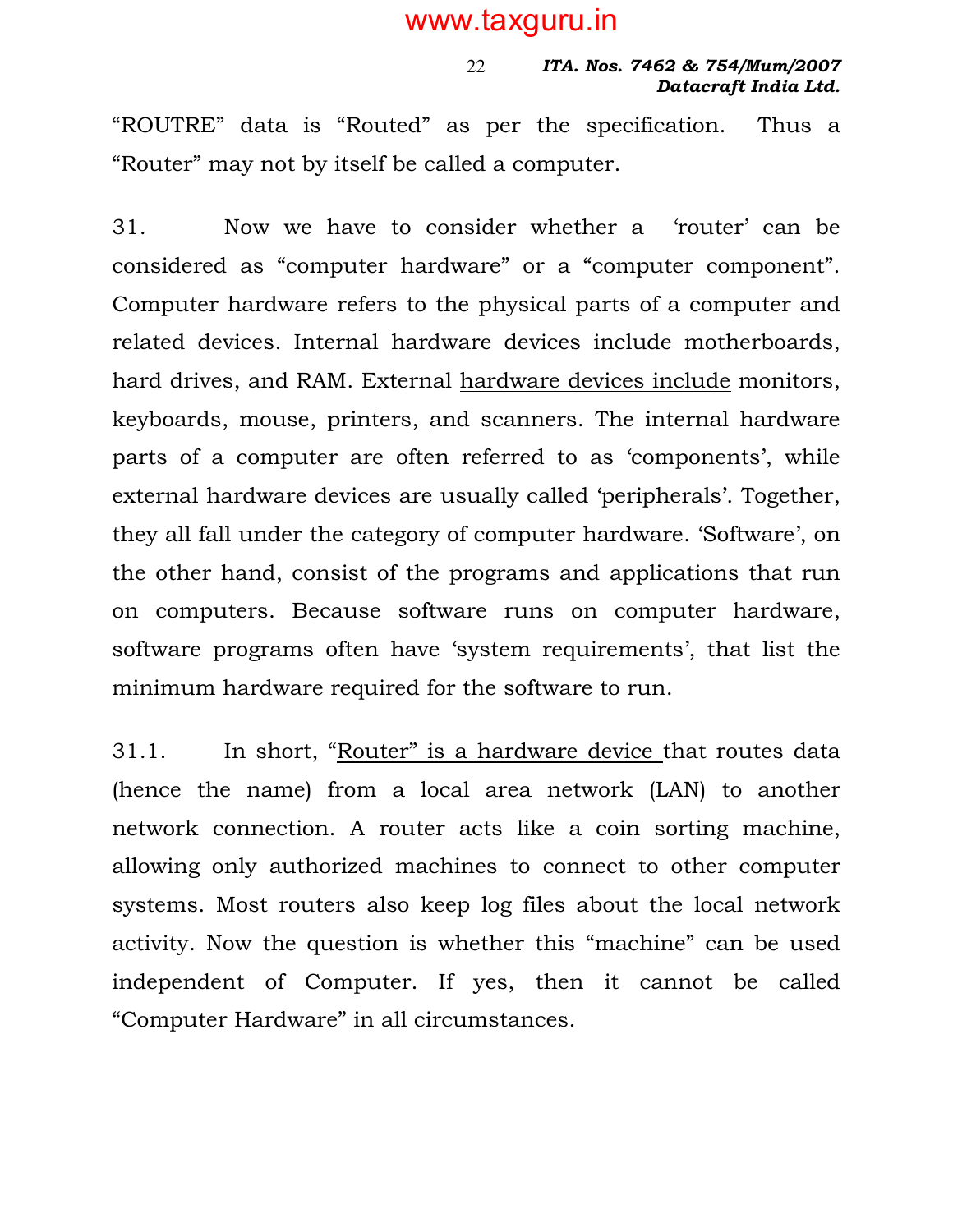#### ITA. Nos. 7462 & 754/Mum/2007 Datacraft India Ltd.

31.2. When "Computer Hardware", is used as a component of the computer, it becomes part and parcel of the computer, as in the case of operating software in the computer. In such a situation, hardware in question can be considered as a part of a computer and hence a 'computer'. Per contra, when the machine is not used as a necessary assessory or in combination with a Computer, it cannot be called a 'Computer component.'

23

31.3. Coming to the Routers, it is seen that these can also be used with a Television and in such use, no computer is required. These are also called T.V. routers. Similarly, "Internet Service Providers", give connectivity, by installing a router in the premises of the persons/institutions availing the internet connection. In these cases the router is not used along with a computer. In such a situation, it would be a "Stand alone" equipment. In such cases this cannot be considered a component of a computer or computer Hardware. Giving another example, a computer software can be used in many devices including washing machine, televisions, telephone equipment etc. When such software is used in those devices, it integrates with that particular devices. The predominant function of the device determines its classification. Only if the Computer software, resides in a computer, then it become a part and parcel of a computer and, as long as it is as integral part of a computer, it is classified as a 'Computer'.

31.4. In view of the above discussion, we are of the considered view that router and switches can be classified as a computer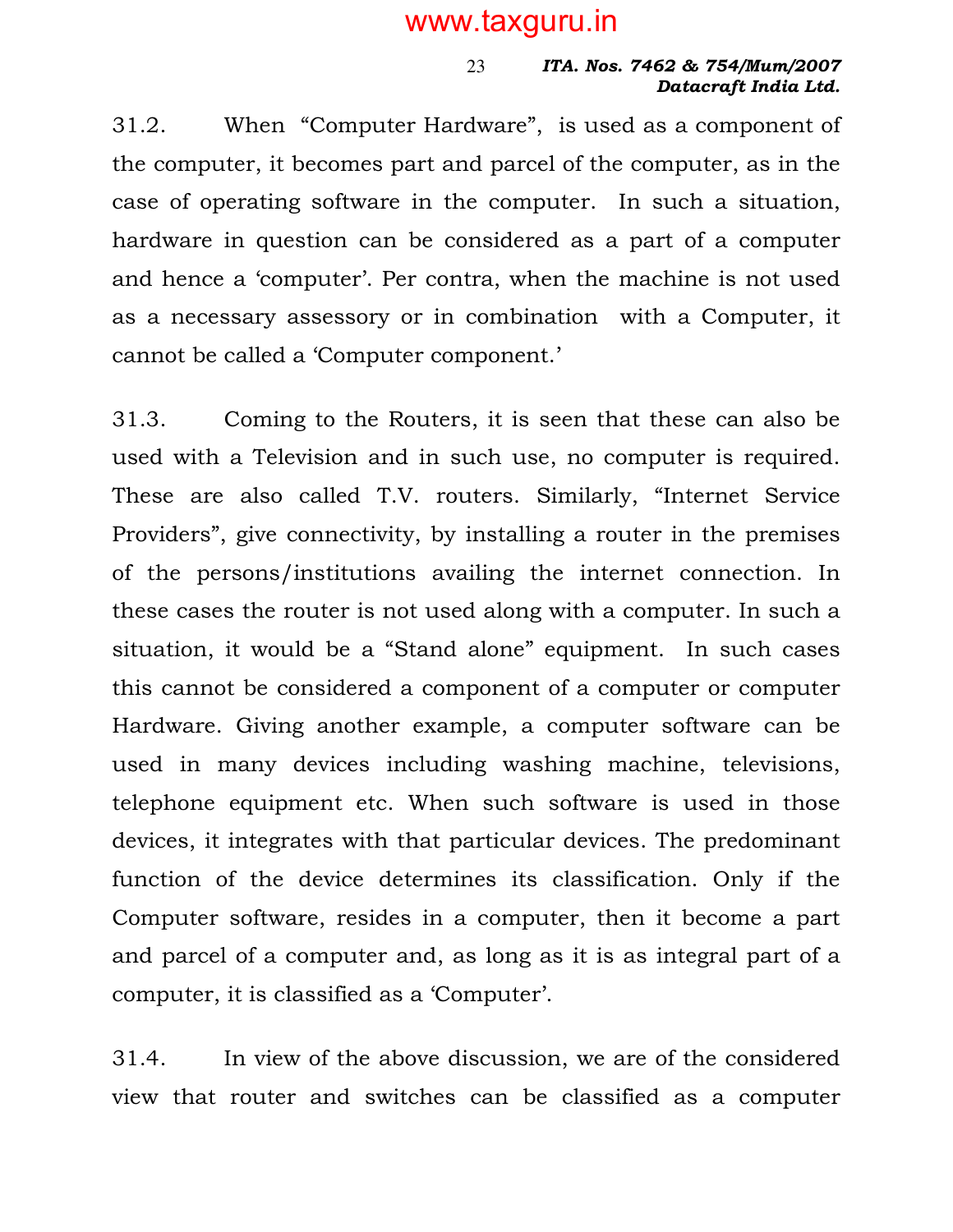#### ITA. Nos. 7462 & 754/Mum/2007 Datacraft India Ltd.

Hardware when they are used along with a computer and when their functions are integrated with a 'computer' In other words, when a device is used as part of the computer in its functions, then it would be termed as a computer.

24

32. Now we will advert to the decisions relied on by the rival parties. We have set out above the cases decided by various Benches of the Tribunal in favour of the assessee. The lead order is in the case of Samiran Majumdar (supra) which has been followed, directly or indirectly, in most of the subsequent cases. We will take up this case for discussion, in which the question was whether printer and scanner could be allowed a higher rate of depreciation as applicable to computers. The Bench noticed that the printer and scanner cannot be used without computer. It was on this appreciation of the factual position that the printer and scanners were held to be part of computer qualifying for depreciation at the rate applicable to computer. In the opposition the orders taking view in favour of the Revenue are led by the case of routermania Technologies (supra). In this case it was observed that the router is a device which links or connects the computers for the exchange of relevant data. In reaching the conclusion that router is not eligible for depreciation at the rate applicable to computer, the Bench noticed that the router at its own does not perform any logical, arithmetical or memory functions by manipulations of electronic, magnetic or optical impulses.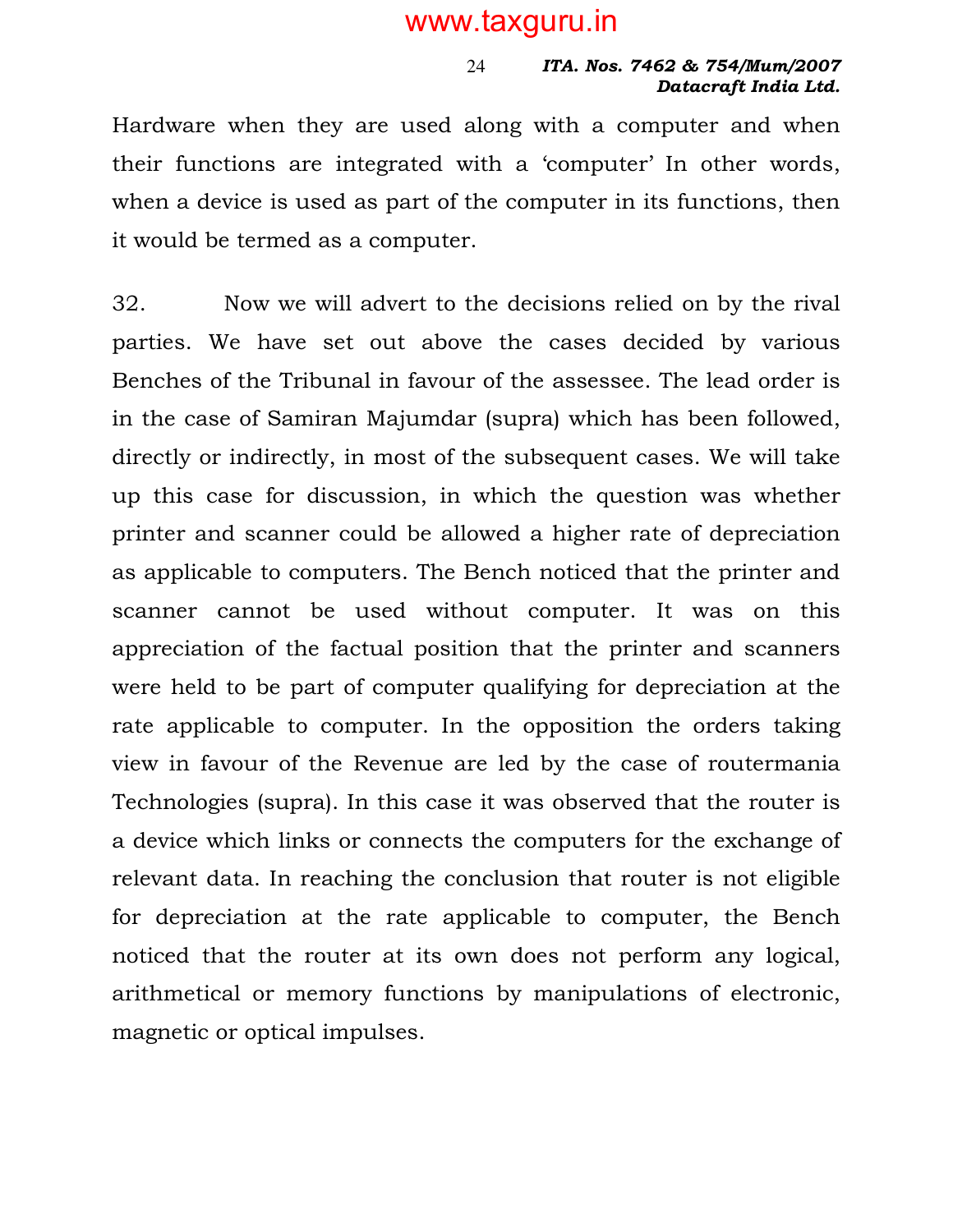25

#### ITA. Nos. 7462 & 754/Mum/2007 Datacraft India Ltd.

33. We prefer the view taken in the case of Samiran Majumdar (supra) over that in the case of Routermania Technologies (supra) ; With utmost respect, the Mumbai Bench had taken a narrow view on this issue, by holding that only a device which can perform logical, arithmetical or memory functions by manipulations of electronic impulses etc. is computer. It has restricted the meaning of computer only to the CPU of the computer and pulled out the input and output devices from the ambit of computer. No doubt the function of the computer, as one composite unit, is to perform logical, arithmetical or memory functions etc., but it is not only the equipment which performs such functions that can be called as computer ; All the input and output devices, as discussed above, which support in the receipt of input and outflow of the output are also part of computer. CPU alone, in our opinion, cannot be considered as synonymous to the expression 'Computer'. The function of CPU is akin to the brain playing a pivotal role in the conduct of the body. As we do not call the brain alone as the body, similarly the CPU alone cannot be described as computer. Thus the computer has to necessarily include the input and output devices within its scope, subject to their exclusive user with the computer, as discussed above. If we constrict the definition of computer only to processing unit, as has been held in the case of Routermania (supra), then even the keyboard and mouse etc. will not qualify to be called as computer because these equipments also do not perform logical, arithmetical or memory functions. In the light of the meaning of 'computer' discussed in earlier paras, we are inclined to